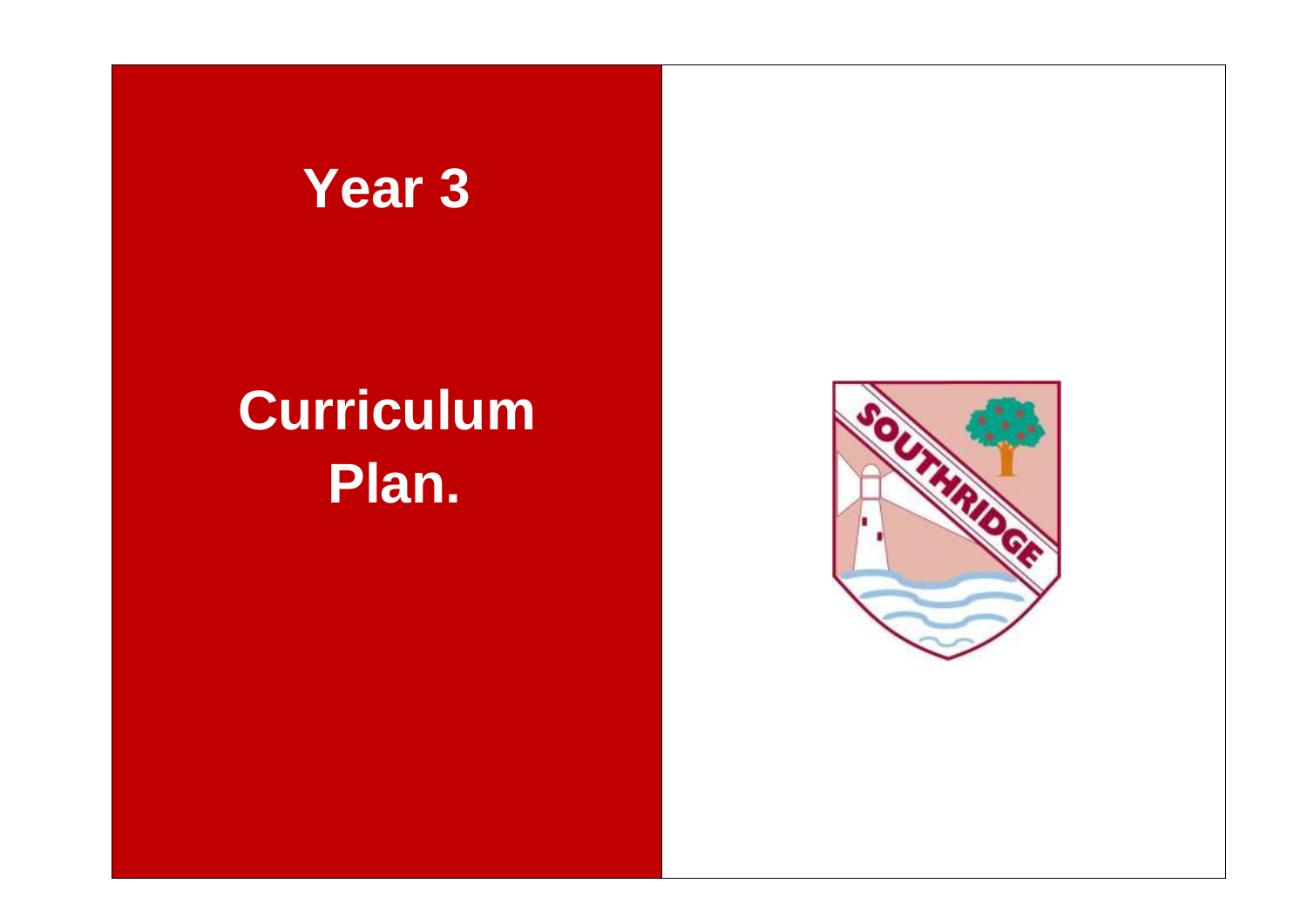### **Year 3 Autumn 1**

### **History**

### How did the lives of Ancient Britons change during the Stone Age?

How do people often imagine the Stone Age to be like?

- Describe the ways of life which are typically associated with the Stone Age period of history and identify and give reasons for those which are likely to be accurate and those that are anachronisms – simply could not have occurred then
- Understand that Britain was once covered in ice.
- Know that the earliest settlers were hunter gatherers and lived in caves.
- Make deductions about lifestyle of Stone Age man from images.

Who left their footprints on the beach and what were they doing there?

- Recognise that the Stone Age in Britain is a period of prehistory which began when the first modern humans arrived in Britain between 850,000 and 950,000 years ago and ended approximately 4,500 years ago with the beginning of the Bronze Age
- Describe and suggest reasons for the presence of a small family group of people from the Old Stone Age on a beach in Norfolk and compare and contrast this with how most people use beaches today

What clues help archaeologists reconstruct how people might have lived in Stone Age Britain?

- Describe and explain how archaeologists use a great variety of artefacts, including monuments, to try to understand how ancient Britons lived during the Stone Age Why did Stone Age Britons spend most of their time living in camps rather than in caves?
	- Describe the likely features of Stone Age summer and winter camps in Britain and offer reasons and explain why they were required

Why was the Red Lady of Paviland so important?

● Recognise, describe and compare and contrast the difference between historical facts (what we know for certain) and historical supposition (assumptions we make about the actions of people and events without certain knowledge or evidence)

How were people living in Britain at the end of the Stone Age compared with the beginning?

● Identify, describe, compare and contrast and explain some of the important ways in which life for ancient Britons changed during the Stone Age

Visit from specialist (Durham University)

### **Geography**

**No Geography Unit**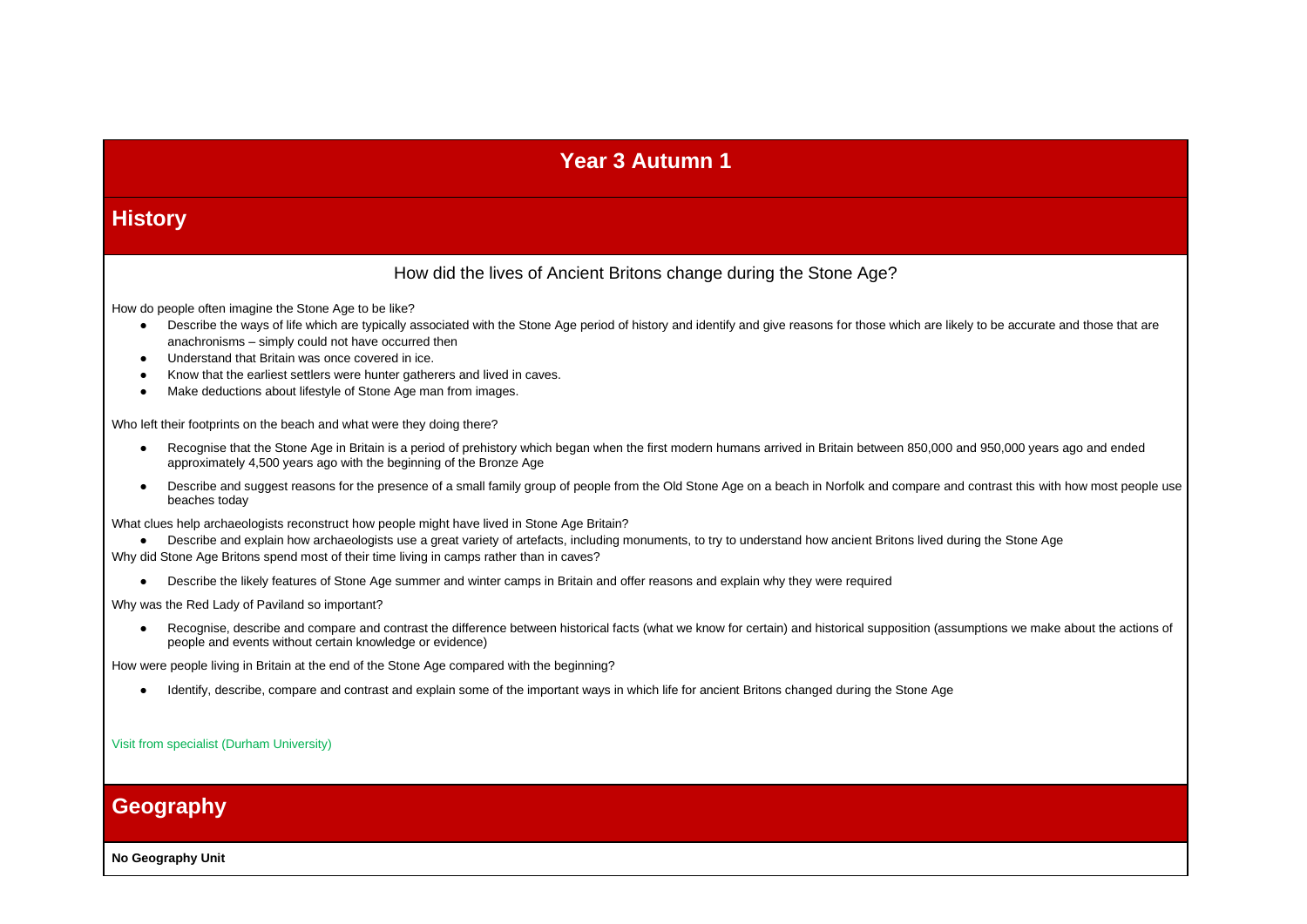### **Science**

### **Rocks**

-Compare and group together different kinds of rocks on the basis of their appearance and simple physical properties - Relate the properties of rocks with their uses -Describe in simple terms how fossils are formed when things that have lived are trapped within rock

-Recognise that soils are made from rocks and organic matter.

- Make careful observations, (different rock types)
- Set up simple comparative test- Permeability, hardness, acidity, different soil types (permeability)
- Recognise the difference between Manmade and natural rocks
- Measure using beakers and syringes- Permeability,
- Use presentations to report on findings from enquiries

Research Mary Anning

### **Technology**

#### **Mechanisms:Pneumatic Toys**

Pupils examine pneumatic systems using syringes and balloons then apply their understanding of mechanical systems to create their own pneumatic toys.

#### **Design**

Generating and communicating ideas using sketching and modelling, using the views of others to improve their designs.

### **Make**

Selecting appropriate materials and equipment for functional and aesthetic purposes.

#### **Evaluate**

Assessing how well their product works and if it matches their design.

#### **Technical knowledge**

Understanding how pneumatic systems work.

### **Computing**

#### **[Real life algorithms](https://docs.google.com/a/ntlp.org.uk/document/d/1ttuyTQm6dJqzo62y8vPsZ1N1sx7wElLnmtzmmpQp11Q/edit)**

#### **E-Safety**

To build upon their understanding of e-safety and what it means. Use of computer applications to design an e-safety message. Use the internet to research safely. To understand and use passwords effectively **[Real life algorithms](https://docs.google.com/a/ntlp.org.uk/document/d/1ttuyTQm6dJqzo62y8vPsZ1N1sx7wElLnmtzmmpQp11Q/edit)** To understand what an algorithm is. Create a simple algorithm.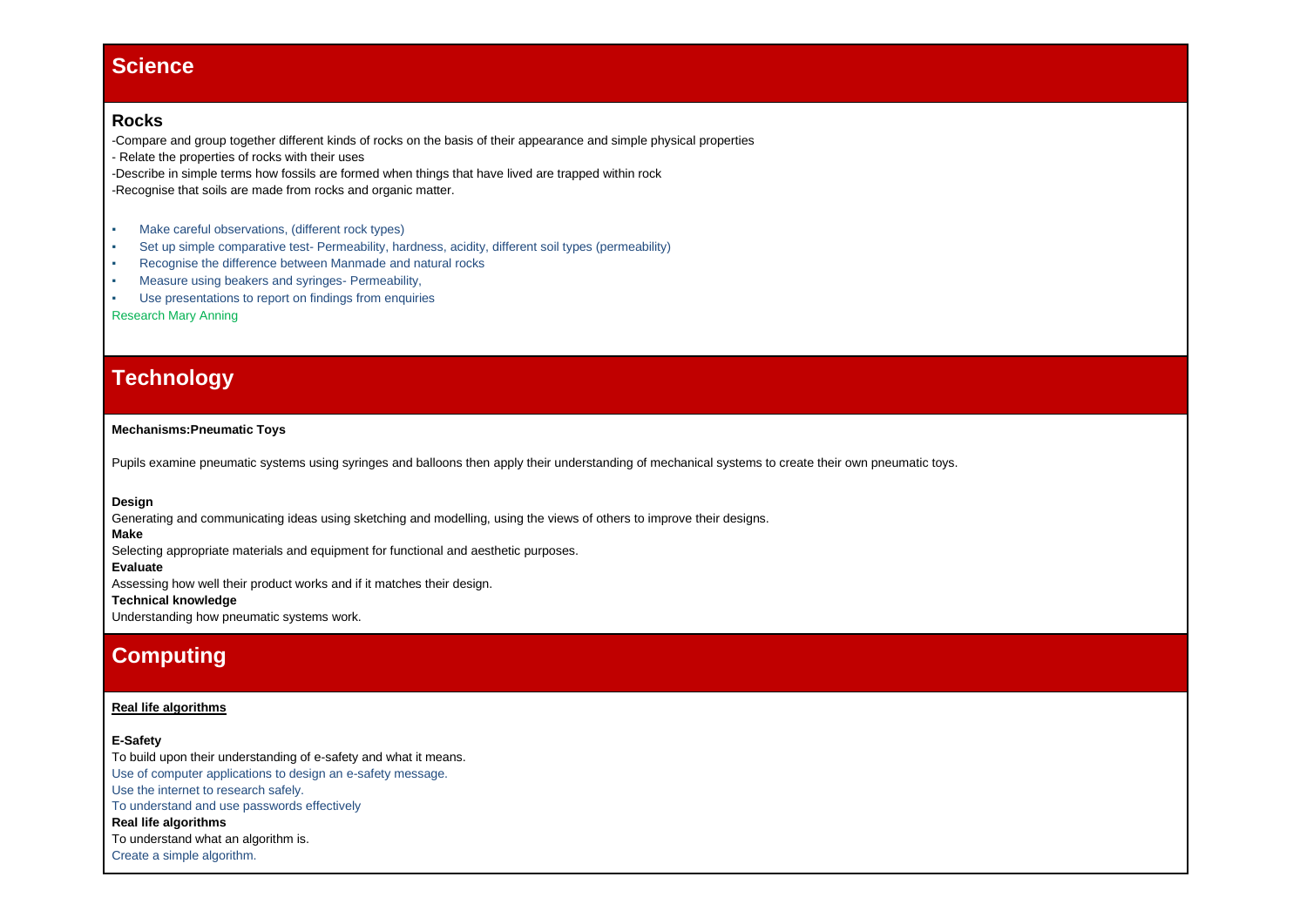Apply coding knowledge to create a sequence that can be followed from input to output.

### **Art**

**Drawing** - Line and shape - pencil, oil pastels, chalk, ink, pen, brushes.

-Experiment with the potential of various pencils (2B -HB) and charcoal to show tone, texture etc. -Encourage close observation of objects in both the natural and man made world. -Observe and draw simple shapes.. -Encourage more accurate drawings of people - particularly investigating proportions of the human body - body shape and movement in different positions/postures.

-Investigating light and shadow in own drawings.

Suggested Artisits:

- Andy Warhol
- Paul Klee

### **PE**

#### **Invasion Games**

Ball Skills-Invasion Focus

-Consolidate and improve the quality of their skills. -Improve their ability to select and apply simple tactics. -Work co-operatively in small groups Recognise how a small game activity can be improved. PE Specialist to teach and support when appropriate.

#### **Swimming- Local pool instructor lead.**

Working with North Tyneside swimming coaches developing swimming technique and competency in the water.

### **Music**

#### Let Your Sprit Fly

| Listen and appraise       |
|---------------------------|
| <b>Musical activities</b> |
| Performance               |
| Mr Slade- Violin          |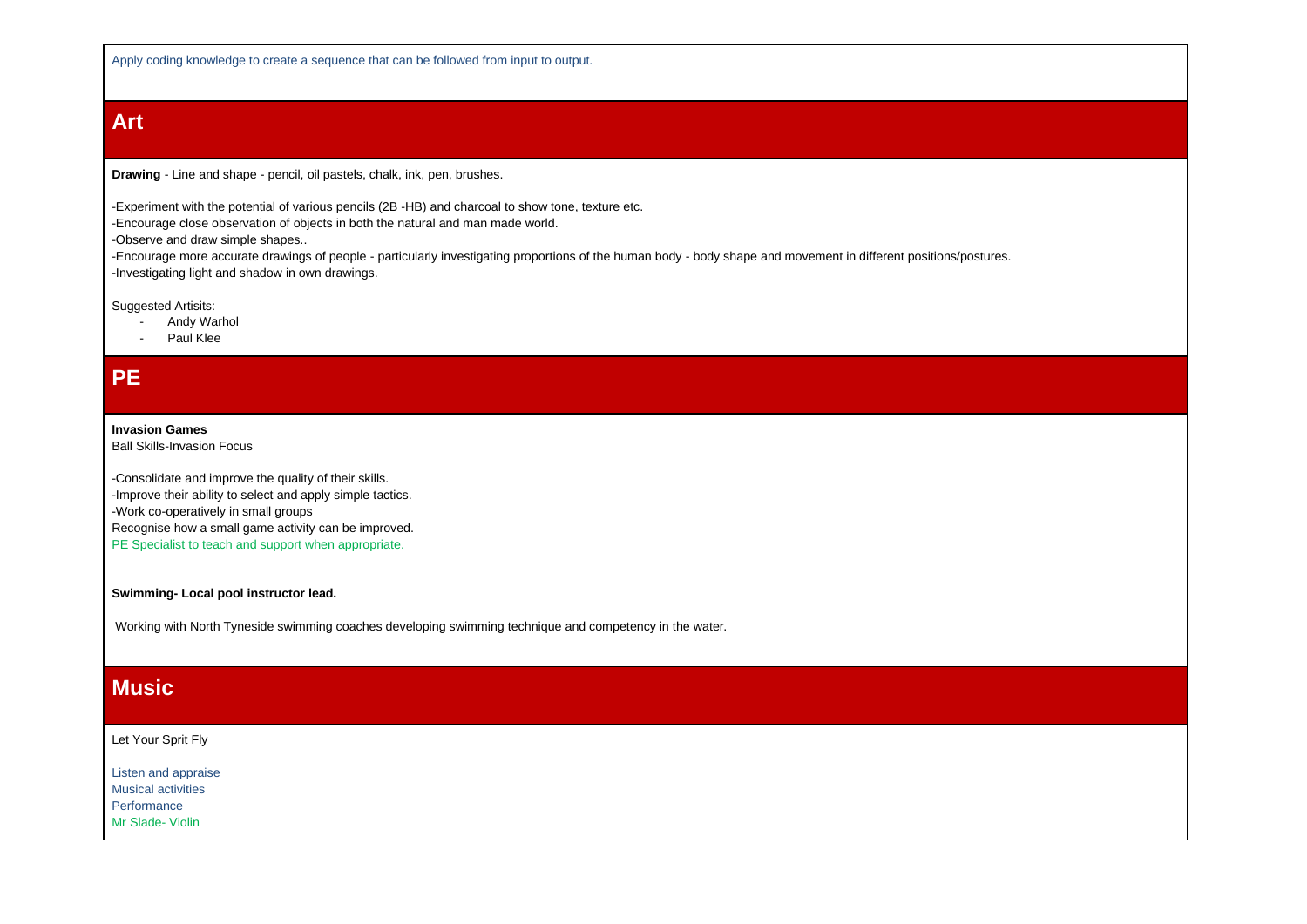### **RE**

#### **Belief**

**Authority Expressions of Belief Impact of Belief.**

**Note: Whole school approach to Christmas/Easter.**

**How and why is Christmas celebrated by Christians?**

**How and why is Easter celebrated by Christians?**

**How do Hindus worship?**

#### **Belief:**

Belief in One God, One Supreme Being (Brahman), represented and worshipped in many forms: o the Trimurti (Brahma, Vishnu, Shiva) o male, female and animal deities as representations of God o the concept of avatars e.g. Rama, Krishna.

#### **Authority:**

**•** Introduction to sacred texts e.g. Vedas, Bhagavad Gita, Ramayana and how they are used by Hindus.

#### **Expressions of Belief:**

Worship at home and in the mandir to include puja, Arti/Arati, the role of the Murtis, imagery and symbolism, the importance of individual, family and communal worship. The importance of music, dance, drama, artefacts, mantras, food, stories, customs in celebrations and worship. The sacred thread initiation ceremony as an expression of commitment, religious identity, belonging. **Impact of Belief.**

Introduction to how Hindu beliefs and values will affect views on moral issues e.g. the environment, care for others.

### **French**

#### **Je parle le francais**

(Unit 1)

Where is France? -Geographical position. -How do you get there? -Capital city, monuments, governance, key cities and rivers, climate et.

Revise from KS1 greetings, asking and answering names.

Revise from KS1 classroom commands e.g. Regardez, Ecoutez, Arrêtez, Levez-vous, Asseyez-vous, Répétez, Touchez Silence, Ecrivez, Marchez, Sautez, Tournez, Frappez etc.

Ask and answer questions about how they are. -Say thank you.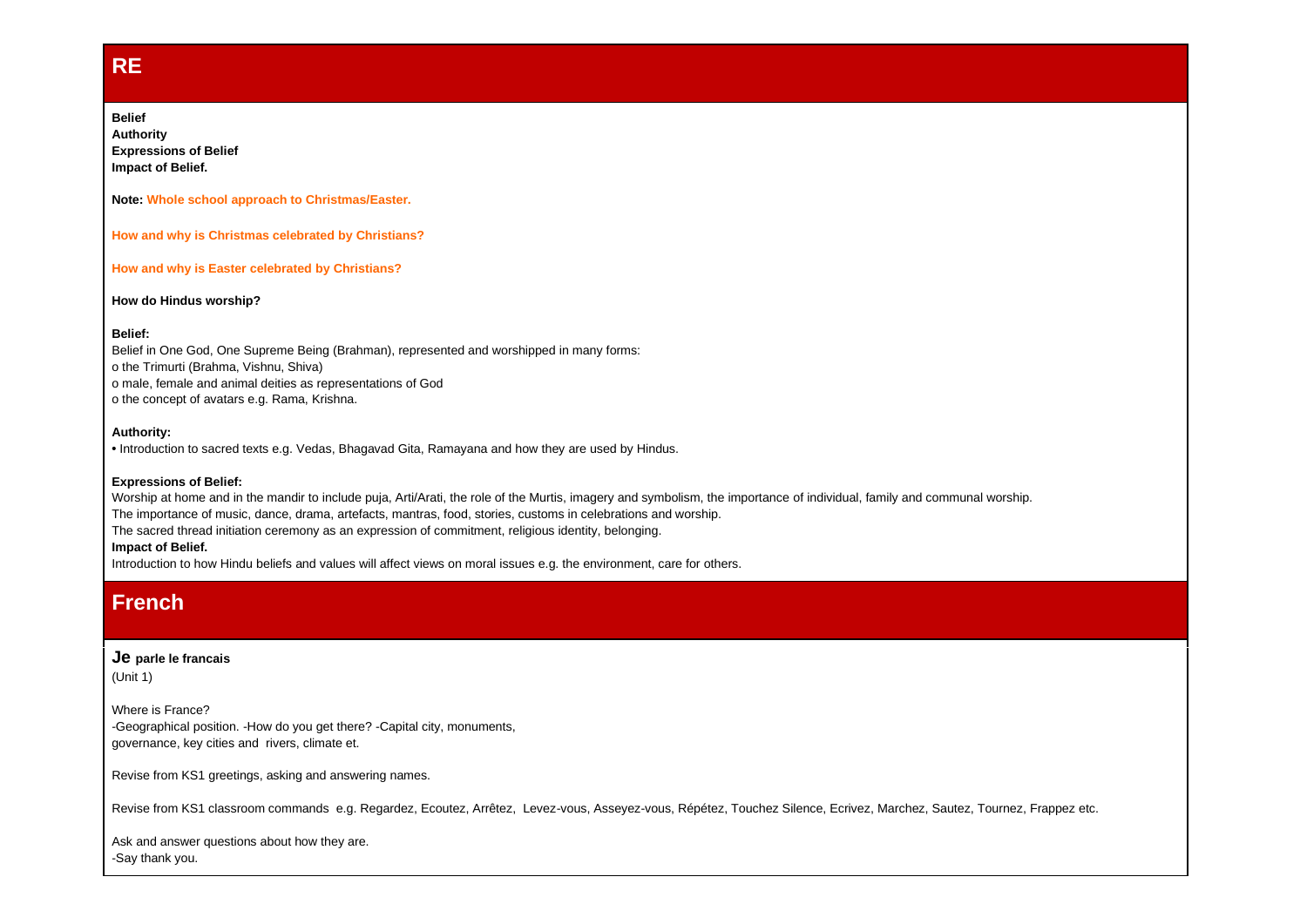-Numbers 1-12

-Reinforcement and consolidation of classroom object vocabulary

-Identify masculine, feminine and plural.

-Introduce mon, ma, mes.

-Write sentences describing classroom, pencil case, bag etc

### **PSHCE**

#### **Being Me in My World**

- Getting to know each other
- Our nightmare school
- Our dream school
- Rewards and consequences
- Our learning charter
- Owning our learning charter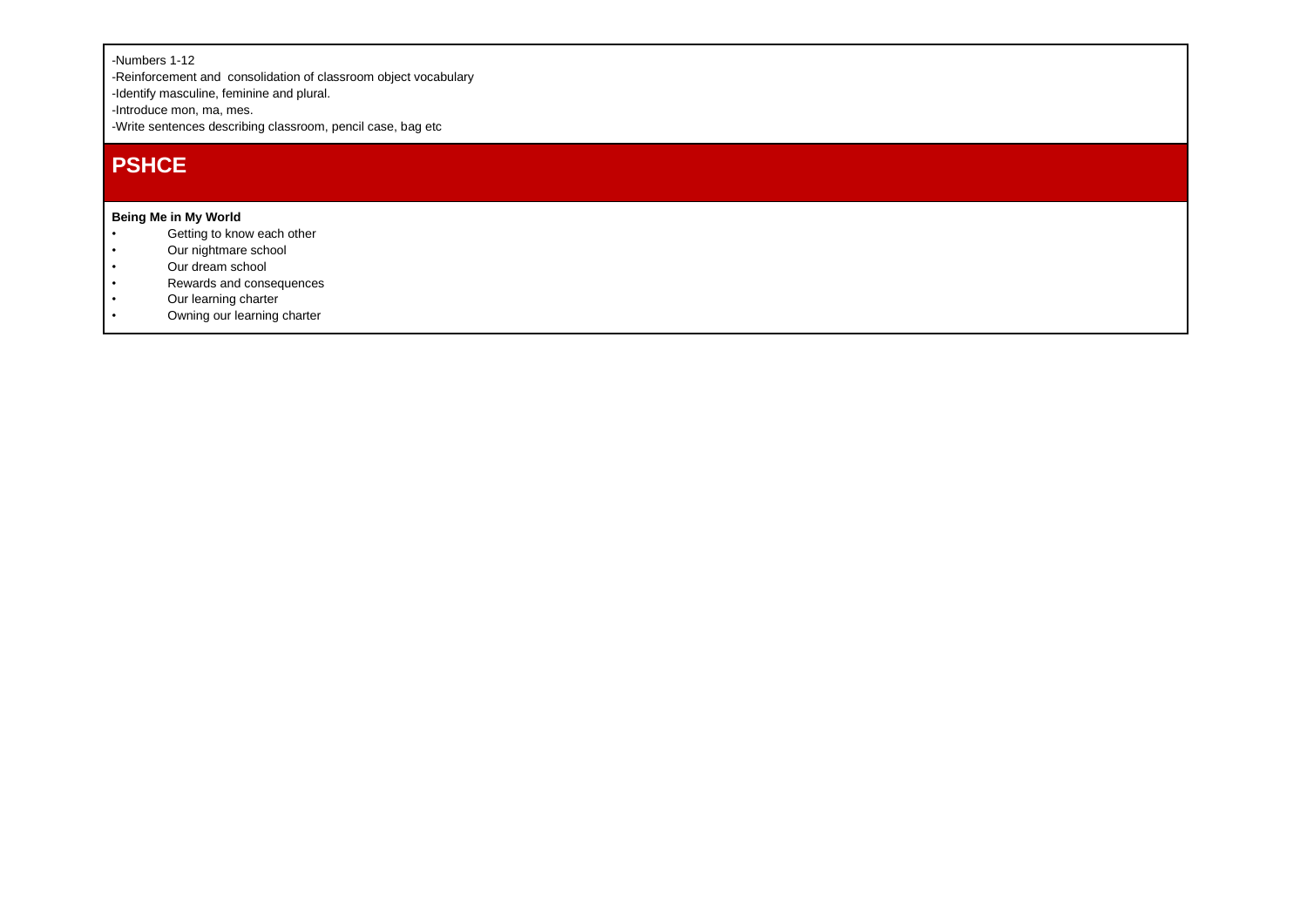### **Year 3 Autumn 2**

### **History**

#### No History Unit

### **Geography**

### How and why is my local environment changing?

Why do places change?

- Identify, describe and give reasons for why environments change
- Explain with examples how some environmental change may be the result of natural events whilst other change may be the result of deliberate human activity to improve the quality of life

How has my local area changed in the past?

● Observe, record and explain changes that have occurred in the past to the school and its grounds and its immediate environment

How did my local area change as a result of World War I?

● Identify, describe and explain how an aspect of life in the local area has changed over a long period of time, or how the locality has been affected by a significant national or local event or development or the work of a significant individual

How and why does the quality of the environment change in my local area?

● Demonstrate understanding of how the quality of the environment may change within the local area and make judgements to explain observations

How do NASA satellite images inform us of environmental change on a global scale?

● Recognise how remote sensing by satellites and satellite images inform geographers of environmental change on a global scale and identify and explain specific examples of change from NASA images of locations around the world

### **Science**

#### **Light**

- Recognise that they need light in order to see things and that dark is the absence of light
- Notice that light is reflected from surfaces
- Recognise that light from the sun can be dangerous and that there are ways to protect their eyes (design a poster about the sun)
- Recognise that shadows are formed when the light from a light source is blocked by a solid object
- Find patterns in the way that the size of shadows change
- Understand refraction and reflection using mirrors and prisms.
- Set up a simple fair test (how light moves, how to make shadow, move a shadow and split/reflect light).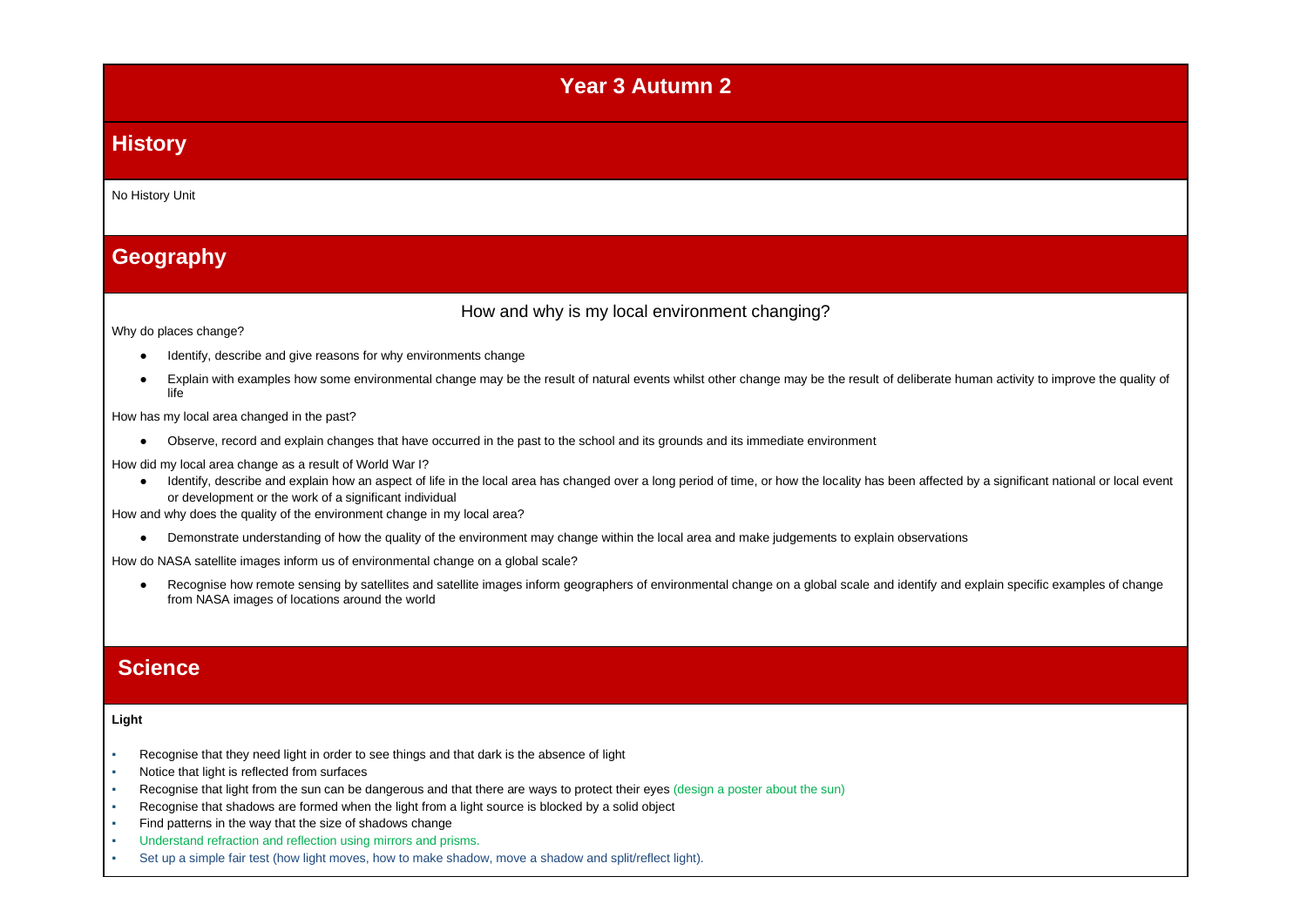- Make systematic and careful observations and measurements.
- Record in a table

-

Make predictions for further values

### **Technology**

**No Technology Unit**

### **Computing**

#### **[Programming Scratch Maze](https://docs.google.com/document/d/1G3rpwi0TnXYYNdte21olIjmXuMT8g51n7GA7XqAFUU8/edit#heading=h.t7em82cqf1hl) –**

To understand and apply simple programming

Be able to design and apply a simple programme to control and stimulate a physical system.

To understand debugging and its effects on an algorithm.

Build adventure maze games and design your own levels, characters and objects to collect.

### **Art**

**Colour -** pigment – paint, inks, pastels, etc and tools to apply colour – brushes, sponges, straws etc

- Extend exploring colour mixing to applying colour mixing.
- Make colour wheels to show primary and secondary colours.
- Introduce different types of brushes for specific purposes.
- Begin to apply colour using dotting, scratching, blocking, splashing to imitate an artist.
- Use of IT computer generated imagery to create colour pattern work Cave paintings
	- Designing Christmas Cards
- Responses to music

#### **Suggested Artists:**

- Pollock
- Clarice Cliff (artist and ceramicist)
- -

### **PE**

**Gym Unit- Year 3 PE hub unit 1** Devise simple sequences using compositional ideas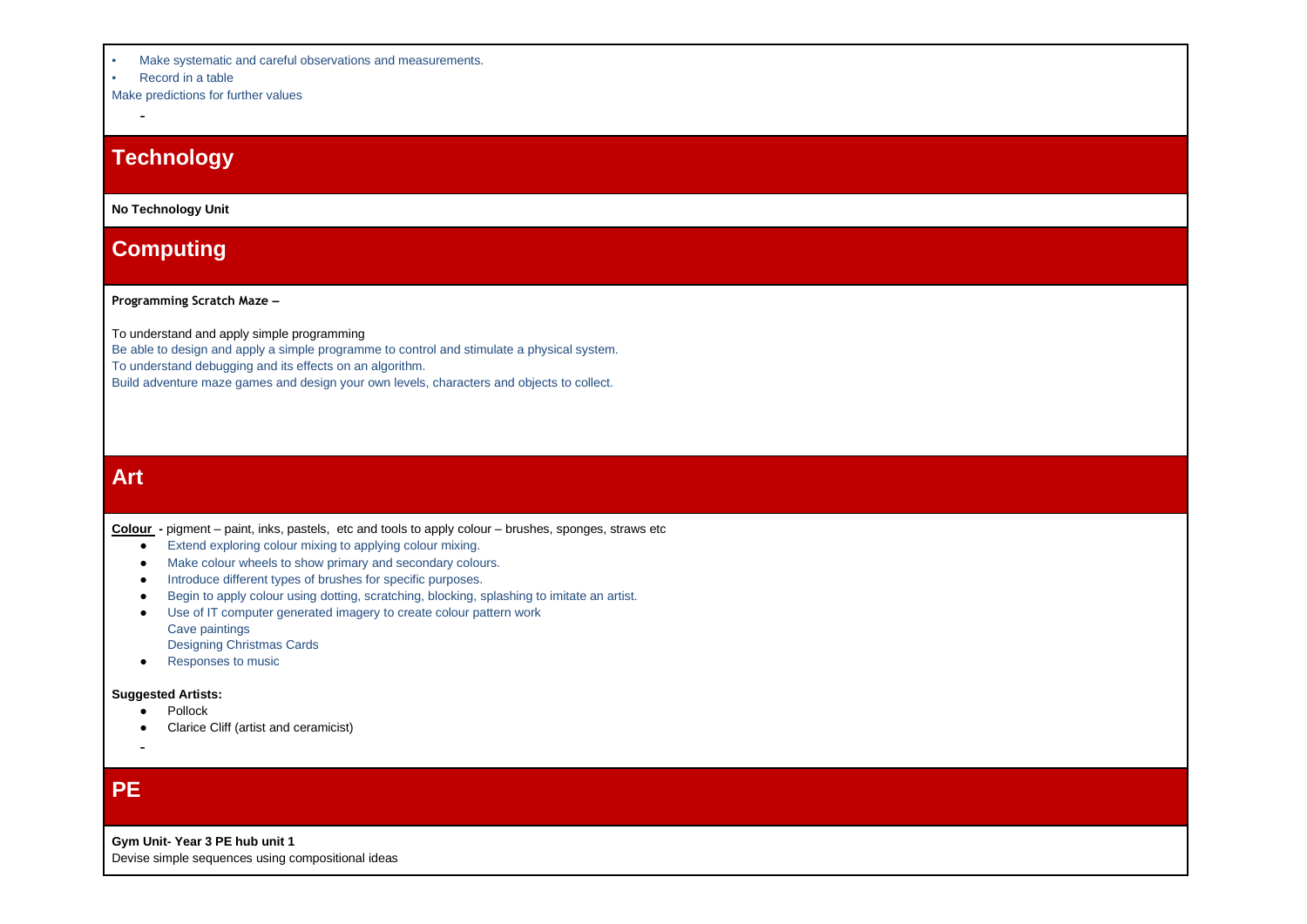Master basic movements including leaping, jumping, balancing and stretching Work collaboratively to adapt, change and improve individual sequence

Modify actions independently using different pathways, directions and shapes Consolidate and improve quality of movements and gymnastics actions Relate strength and flexibility to the actions and movements they are performing To use basic compositional ideas to improve sequence work—unison

#### **Swimming**

Working with North Tyneside swimming coaches developing swimming technique and competency in the water.

### **Music**

Explore and create a group instrumental using classroom objects- linked to stone age using basic objects.

#### **Christmas production**

Sing simple songs from memory with accuracy of pitch- understand the importance of articulating words

Listen carefully to attention to detail

Mr Slade- Violin practice

### **RE**

#### **Belief**

**Authority Expressions of Belief Impact of Belief. How do Hindus worship cont.**

#### **How and why is Advent important to Christians?**

Developing understanding of the nature of God and key Christian beliefs: Creation, Incarnation, Salvation.

#### **Belief:**

- Introduction to God as Trinity (Father, Son, Holy Spirit): creator God, saving God, powerful God.
- Jesus as the Son of God

#### **Authority:**

- The Bible as the sacred book, the 'Big Picture' story of the Bible in showing God's relationship with humanity: Creation and Fall, Incarnation, Salvation; its importance and impact for Christians today.
- The significance of Jesus as the Son of God in Christian belief shown through key events in his life: birth, baptism, temptation, ministry, entry into Jerusalem, arrest, trial, crucifixion, resurrection.
- The role of clergy in local and national churches

#### **Expressions of Belief:**

- The significance of rituals/objects/symbols associated with Christian worship, Christmas (including Advent and Epiphany), Easter (including Lent, Holy Week), Pentecost.
- How church buildings, symbolic objects and actions are used to express beliefs and feelings e.g. liturgical colours, special clothes, cross, candle, the rosary, praying hands, kneeling, raising hands, statues, banners, windows, altar and pulpit cloths.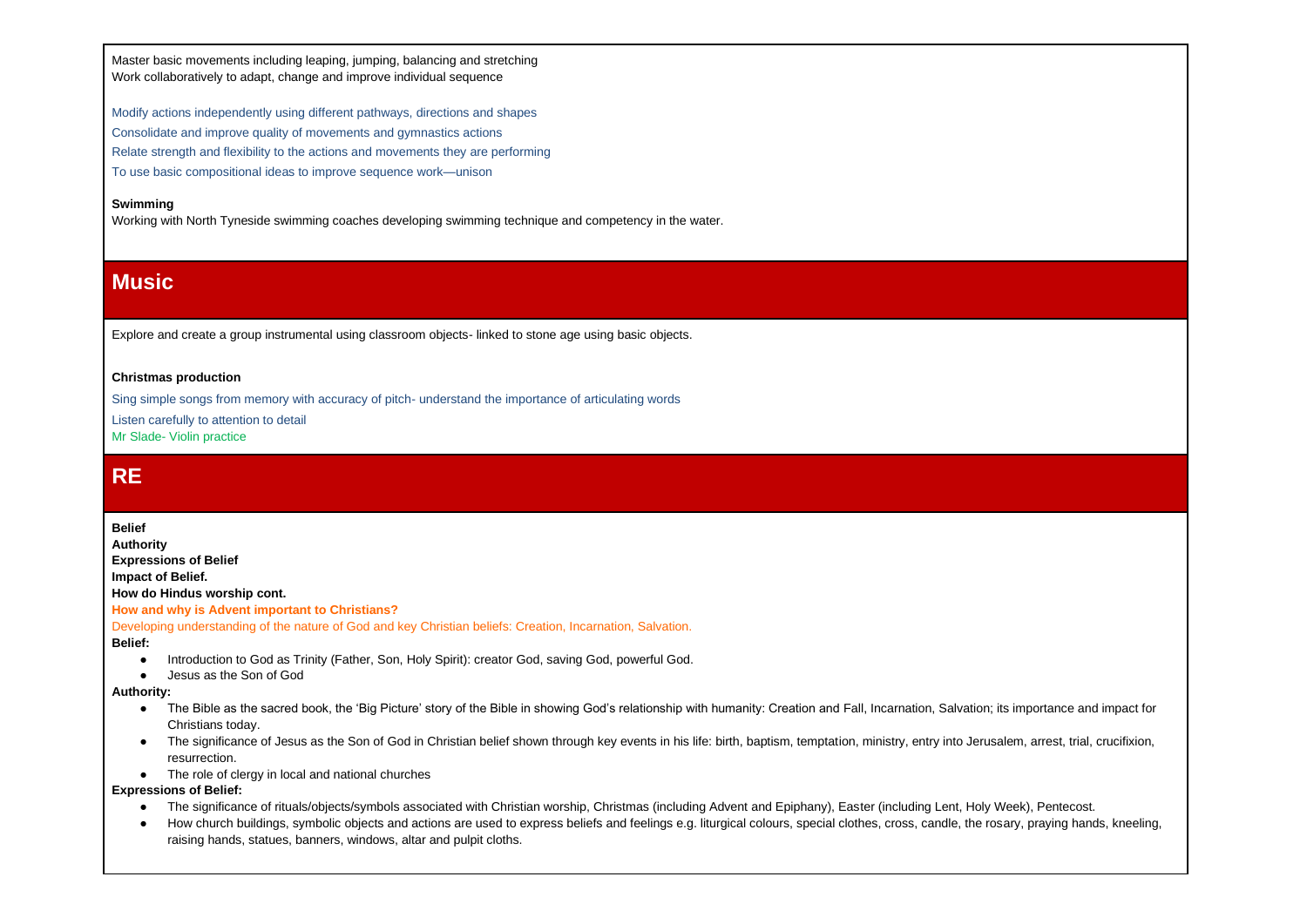#### **Impact of Belief:**

- How belief in God will affect Christians e.g. their belief in life after death, going to church, praying.
- How Christians today live by a moral code based on the teaching of Jesus (love God and love your neighbour as yourself) and how this is demonstrated through their actions and attitudes by showing love, forgiveness, charity e.g. work of local churches, Christian charities such as CAFOD, Christian Aid, Salvation Army and individuals.

### **French**

Christmas Unit Je parle francais

Understand 'combien de'

How French children celebrate Christmas.

Naming, reading and writing vocabulary associated with Christmas e.g. Noël, une chaussette, papa Noël, père Noël, un bonhomme de neige une étoile, une bougie, un rouge gorge, un arbre de Noël etc.

### **PSHCE**

#### **Celebrating Difference**

- Families
- Family conflict
- Witness and feelings
- Witness and solutions
- Words that harm
- Celebrating difference: compliments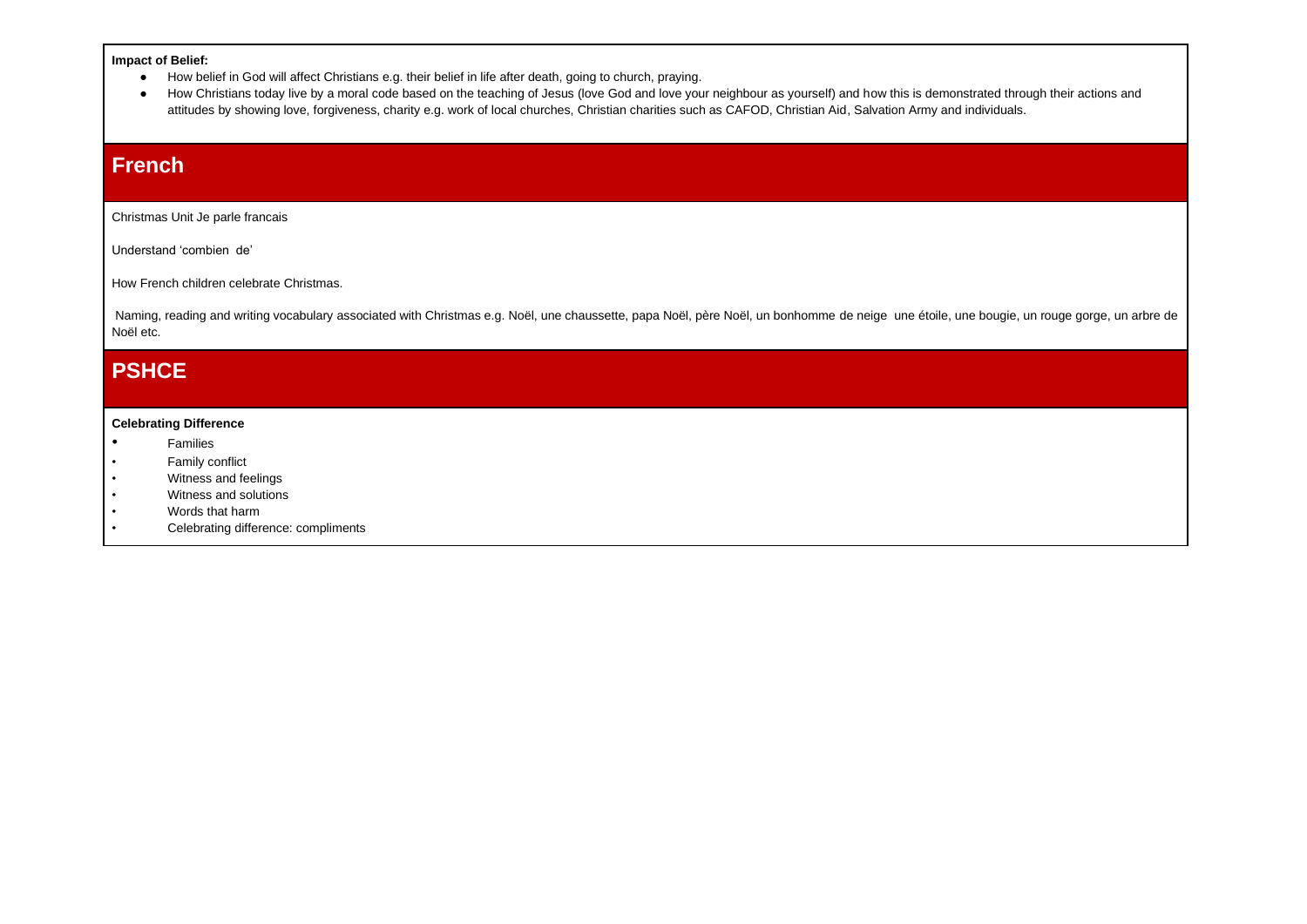## **Year 3 Spring 1**

### **History**

### What is the secret of the standing stones?

Why did the Stone Age come to an end about six thousand years ago?

- Describe the process of smelting bronze from copper and tin that heralded the end of the Stone Age in Britain
- Identify and describe the likely use of a range of Bronze Age artefacts and explain why these items demonstrate progress in the way that people lived in Britain compared with the Stone Age

Why was the Amesbury Archer so important?

- Identify, describe and offer reasons for the likely use of artefacts discovered in the grave of the Amesbury Archer
- Explain why archaeologists think that the Amesbury Archer was given the richest burial known in Bronze Age Britain

Why do people build monuments?

- Identify, describe and explain the purpose of monuments, both historically and modern day
- Demonstrate understanding through explaining the significance of a monument either in the local area as part of a local investigation and/or a monument of global importance (see also possible homework activities)

Why did Bronze Age people build monuments at Merrivale?

- Identify, describe and compare and contrast typical Bronze Age stone monuments and suggest reasons for their design and layout
- Explain through synthesising a number of reasons the possible purpose of the stone monuments at Merrivale
- Suggest and describe possible additional wooden and cloth features of the stone monuments at Merrivale and justify their choice
- Empathise through sharing the possible feelings and emotions of a visitor to a ceremony taking place at Merrivale during the Bronze Age

Who was buried in the cist at Merrivale?

● Based on their knowledge with additional research, identify, describe, explain and justify the choice of 10 artefacts to be placed in the grave of a Bronze Age warrior chief

### **Geography**

**No Geography Unit**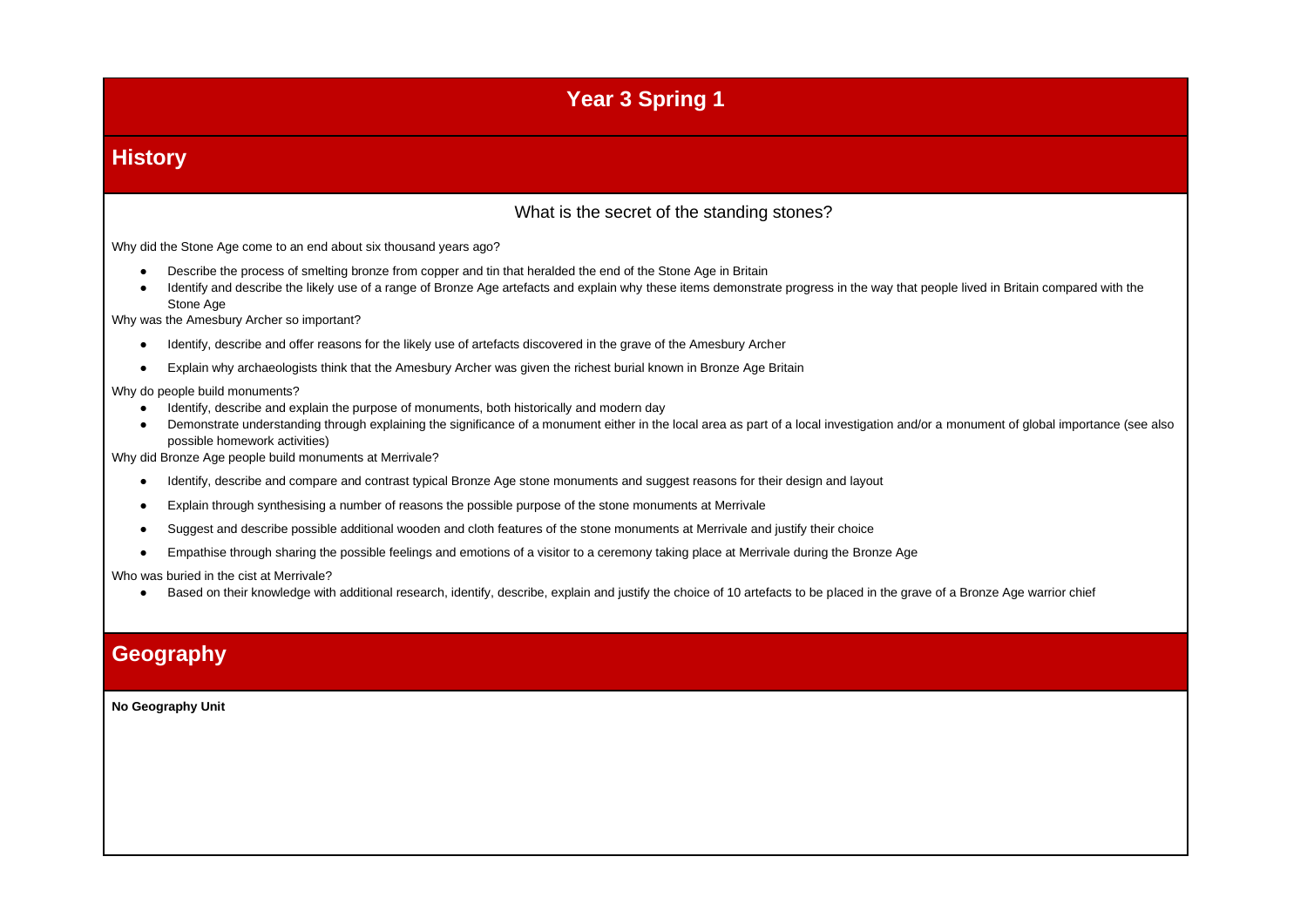### **Science**

#### **Forces and Magnets**

- Compare how things move on different surfaces
- Notice that some forces need contact between two objects, but magnetic forces can act at a distance
- Observe how magnets attract or repel each other and attract some materials and not others
- Compare and group together a variety of everyday materials on the basis of whether they are attracted to a magnet, and identify some magnetic materials
- Describe magnets as having two poles
- Predict whether two magnets will attract or repel each other, depending on which poles are facing.

#### **Investigation skills.**

- Recognise difference between push and pull as forces.
- Identify and use vocabulary to describe movements
- **Measure length**
- **Uses of magnets**
- Forces and everyday life.
- Set up a simple fair-test.
- Identify changes related to scientific ideas.
- Use results to draw simple conclusions.
- Provide an oral explanation of findings.

Make systematic and careful observations

### **Technology**

#### **Structures: Castles**

Pupils learn more advanced construction techniques and plan for complex arrangements of structures with continual emphasis on evaluating throughout.

#### **Design**

Planning for manufacture.

Establishing and using a design criteria to help focus and evaluate their work.

#### **Make**

Using more demanding practical skills (paper engineering/paper folding techniques).

#### **Evaluate**

Evaluating as they work.

Evaluating their own and other's final product.

#### **Technical knowledge**

Application of prior knowledge and increasing knowledge of net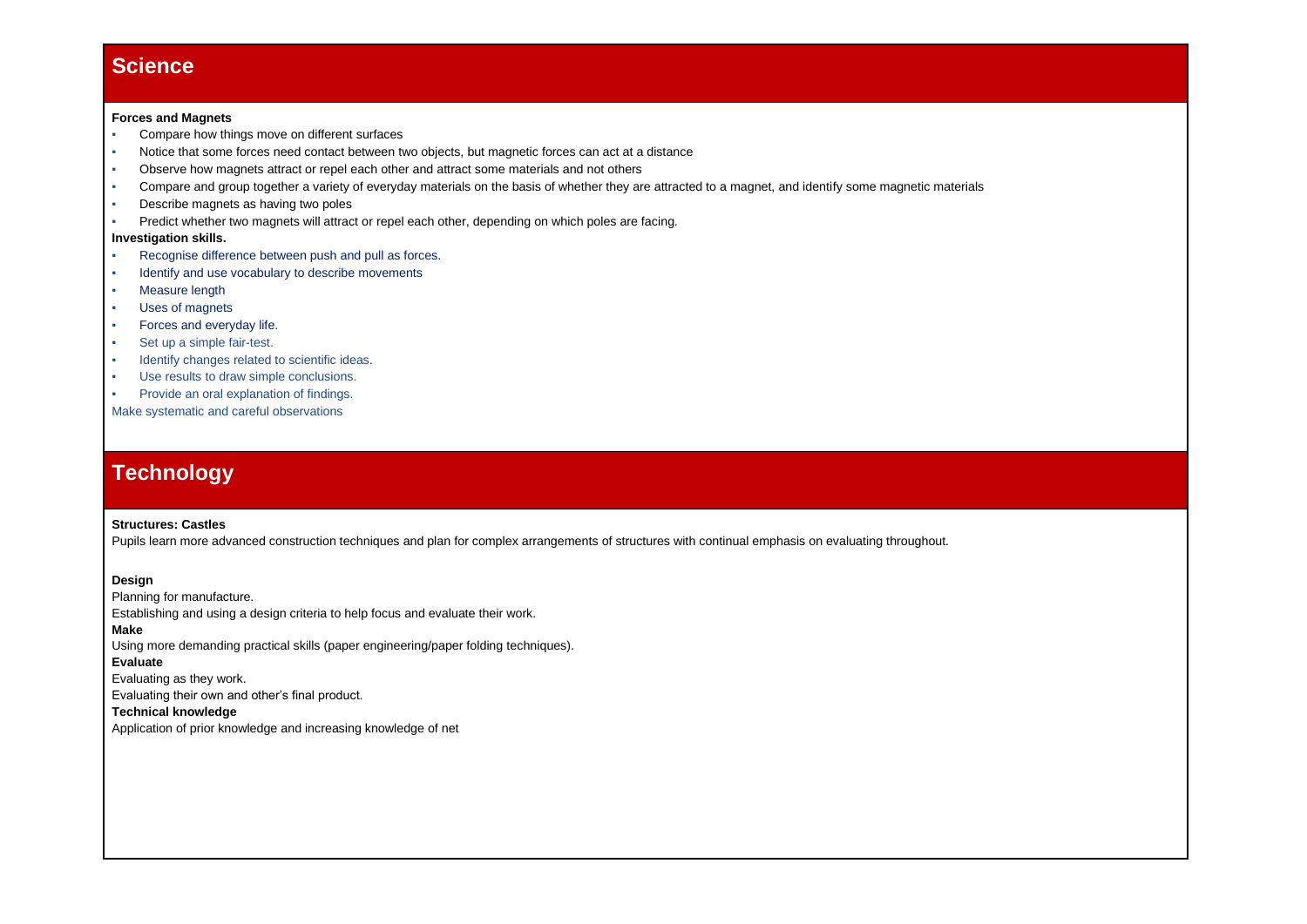### **Computing**

#### **[Databases](https://docs.google.com/a/ntlp.org.uk/document/d/1HPbjK2kVddIkfLbMP2yGMu1-0V7r4rgd4BwJ_RZCibg/edit)**-

select, use and combine a variety of software (including internet services) on a range of digital devices to design and create a range of programs, systems and content that accomplish given goals, including collecting, analysing, evaluating and presenting data and information Use of accessible programmes to show data

Collect, present and evaluate data.

### **Art**

#### **Texture**

- collage, weaving, threads, fibres, fabrics, surfaces, wood, clay -Build on all previous experiences. -consolidate the awareness of the nature of materials and surfaces eg. fragile, tough, durable. -Use colour to express an idea in fabric/collage - seasons, moods, or create a picture - swamp, seascape.

Suggested Artists Contemporary textile artists e.g. Alison King Andy Goldsworthy

### **PE**

#### **Dance**

Story as a stimulus- Matilida

Develop and perform simple routines Perform to an audience Practise different sections of a dance aiming to put together a performance Perform using facial expressions Perform with a prop

#### **Net Wall Games-**

Focus net wall and court games Play in competitive games developing simple tactics Master basic movements including hitting, returning, moving to return Work collaboratively to use basic tactics To identify and describe some rules of net, wall and court games. To serve to begin a game To explore forehand hitting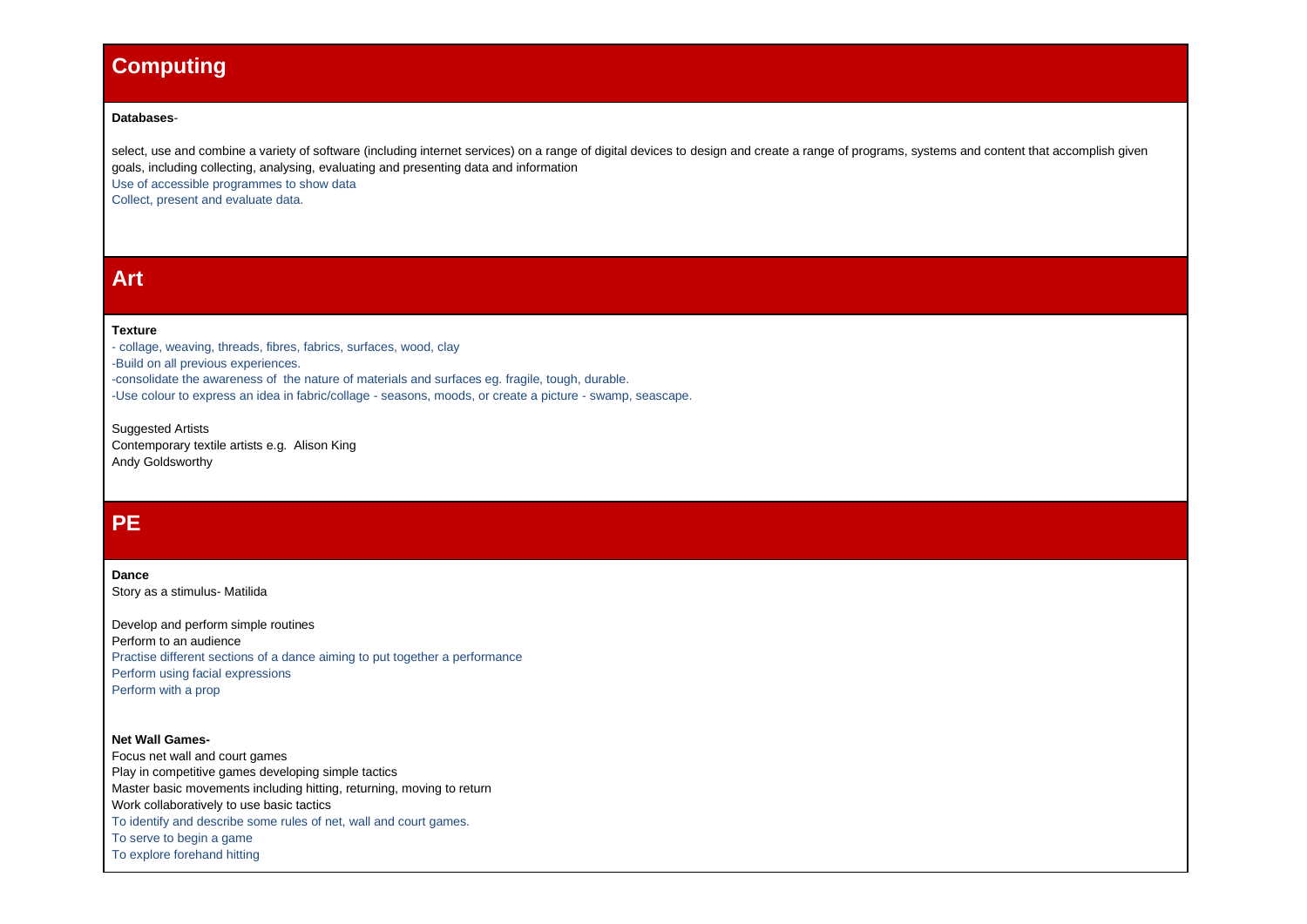### **Music**

#### **Three little birds**

listen with attention to detail and recall sounds with increasing aural memory

Listen and appraise Musical activities **Performance** Mr Slade- Violin

### **RE**

**Belief Authority Expressions of Belief Impact of Belief.**

**What can we learn about Christian worship and beliefs by visiting churches?**

**Belief:**

- The nature of God as Creator, Just, Ruler, Loving, Holy, Powerful, God who provides and forgives. Shown through metaphors for God (e.g. God as Potter, Father, Rock, Shepherd, Shield) and through stories, symbols, art, icons.
- Jesus as the Son of God the significance of the incarnation, ministry, death and resurrection, showing the special nature of Jesus and what this means for Christians today [Incarnation and Salvation].

**Authority:**

- How the Bible is used in private and communal worship and everyday living.
- The ministry of Jesus and Christian beliefs about Jesus:

**o** Jesus as teacher - including selected parables

o Jesus as miracle worker - healing miracles, nature miracles

o Jesus having power to change lives e.g. disciples

#### **Expressions of Belief:**

- Introduction to diversity of practice in worship in different churches.
- How commitment, belonging and religious identity are expressed through rituals and ceremonies e.g. first communion, confirmation, membership ceremony.
- The significance of Cathedrals (and other important Christian places in the North East) as a place for worship, pilgrimage and understanding of Christian heritage.

#### **Impact of Belief:**

- How belief in God will affect Christians e.g. their belief in life after death, going to church, praying.
- How Christians today live by a moral code based on the teaching of Jesus (love God and love your neighbour as yourself) and how this is demonstrated through their actions and attitudes by showing love, forgiveness, charity e.g. work of local churches, Christian charities such as CAFOD, Christian Aid, Salvation Army and individuals.
- How Christians show commitment and belonging to the Christian community e.g. going to worship, voluntary work within the church, giving money.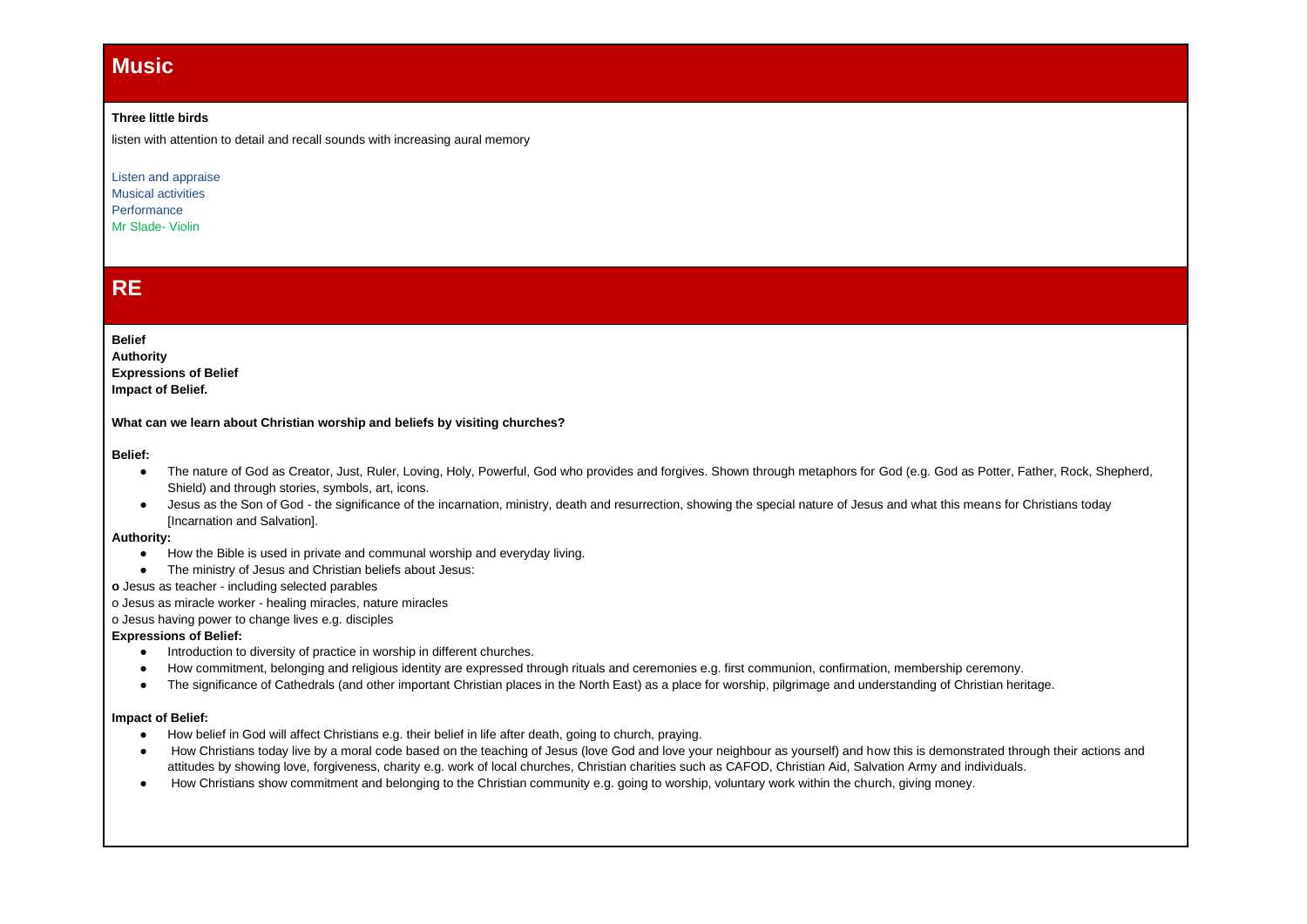### **French**

#### **Unit 2 – Je me présente'**

-Numbers 13-20 Where do you live? -Say where they live and asking others where they live -Say which country they live in and which (main) language they speak -Say the names of the countries surrounding France Asking and answering questions orally and in written form

### **PSHCE**

#### **Dreams and Goals**

- Dreams and goals
- My dreams and ambitions
- A new challenge
- Our new challenge
- Our new challenge overcoming obstacles
- Celebrating my learning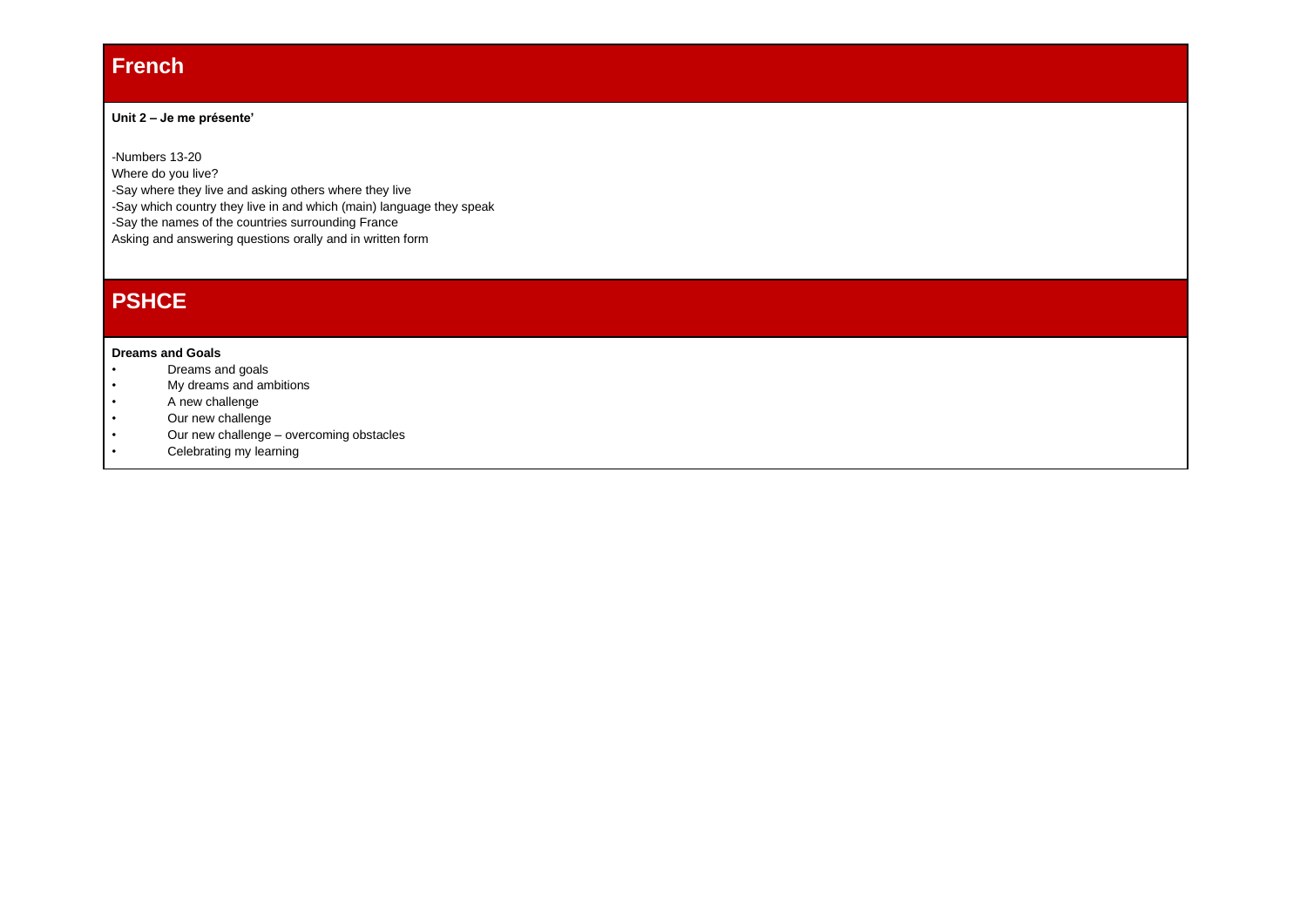### **Year 3 Spring 2**

### **History**

#### No History Unit

### **Geography**

### Why do the biggest earthquakes not always cause the most damage?

Why won't Paula and Richard forget 22 February 2011?

● Locate and describe the effects of the Christchurch earthquake of 2011 from a range of sources

How has New Zealand been affected by earthquakes in the past?

● Observe and record the distribution of earthquakes in New Zealand over the past two hundred years

Why does New Zealand have so many earthquakes?

- Identify, describe and explain the causes of earthquakes
- Describe and explain why New Zealand experiences earthquakes when they don't occur at all in many other areas of the world

Why don't the largest earthquakes always cause the most death and destruction?

● Understand through explanation and reaching conclusions why the most powerful earthquakes in the world do not necessarily cause the most deaths and destruction

Why do most volcanoes happen in the same places as earthquakes?

- Identify, describe and explain the causes of volcanoes
- Explain why volcanoes often occur at the same location as earthquakes in places such as New Zealand

### **Science**

#### **Plants**

- identify and describe the functions of different parts of flowering plants: roots, stem/trunk, leaves and flowers
- explore the requirements of plants for life and growth (air, light, water, nutrients from soil, and room to grow) and how they vary from plant to plant
- investigate the way in which water is transported within plants
- explore the part that flowers play in the life cycle of flowering plants, including pollination, seed formation and seed dispersal

#### **Investigation Skills**

- Set up a simple practical enquiry.
- Make systematic and careful observations.
- Gather and record data.
- Use results to draw simple conclusions.
- Use straightforward scientific evidence to answer questions or to support their findings.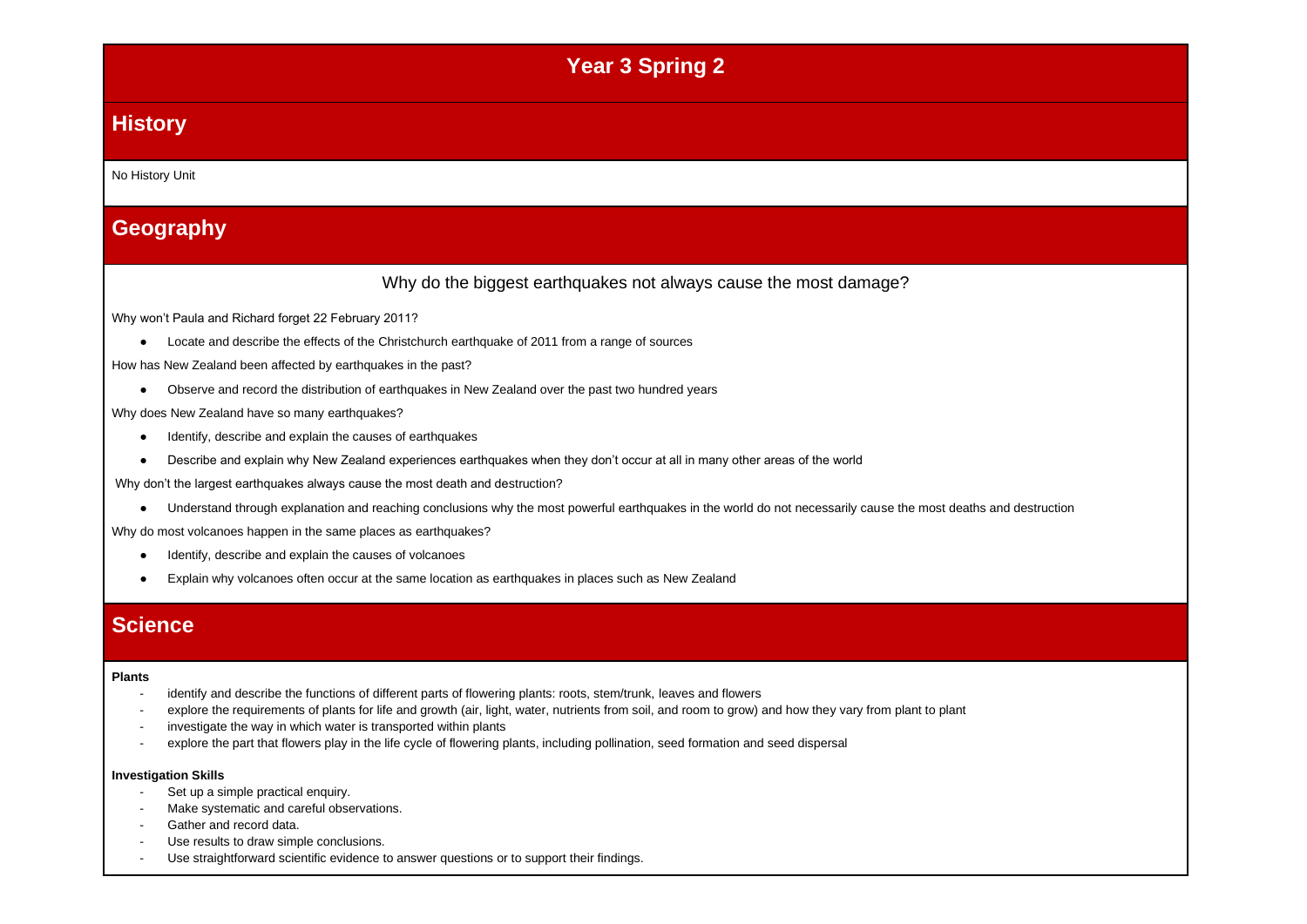### **Technology**

#### **Food: Eating Seasonally**

Pupils learn about seasonality and about how the climate the food is grown in can alter the way it tastes. Make a crumble and tart using seasonal ingredients.

#### **Design**

Designing to a criteria.

#### **Make**

Safely preparing fruit and vegetables. Follow a recipe.

#### **Evaluate**

Tasting and evaluating their desert.

#### **Technical knowledge**

Knowing what foods are in season and when. Understanding the benefits of foods by their colour.

Knowing how climate alters the sweetness of foods.

### **Computing**

#### **Lego-Wedo Controlling Machines**

- design, write and debug programs that accomplish specific goals, including controlling or simulating physical systems; solve problems by decomposing them into smaller parts
- use sequence, selection, and repetition in programs; work with variables and various forms of input and output
- use logical reasoning to explain how some simple algorithms work and to detect and correct errors in algorithms and programs
- Children are introduced to various mechanisms used in fairground rides. They will consider how they are controlled and how they move. They will build various rides out of Technic Lego then write and debug programs to control the rides.

### **Art**

#### **Form- 3D experience**

Rigid and malleable materials

-Use the equipment and media with increasing confidence.

-Shape, form, model and construct from observation and / or imagination with increasing confidence.

-Plan and develop ideas in sketchbook and make simple choices about media.

-Have an understanding of different adhesives and methods of construction

-Begin to have some thought towards size

-Simple discussion about aesthetics

Suggested Artists: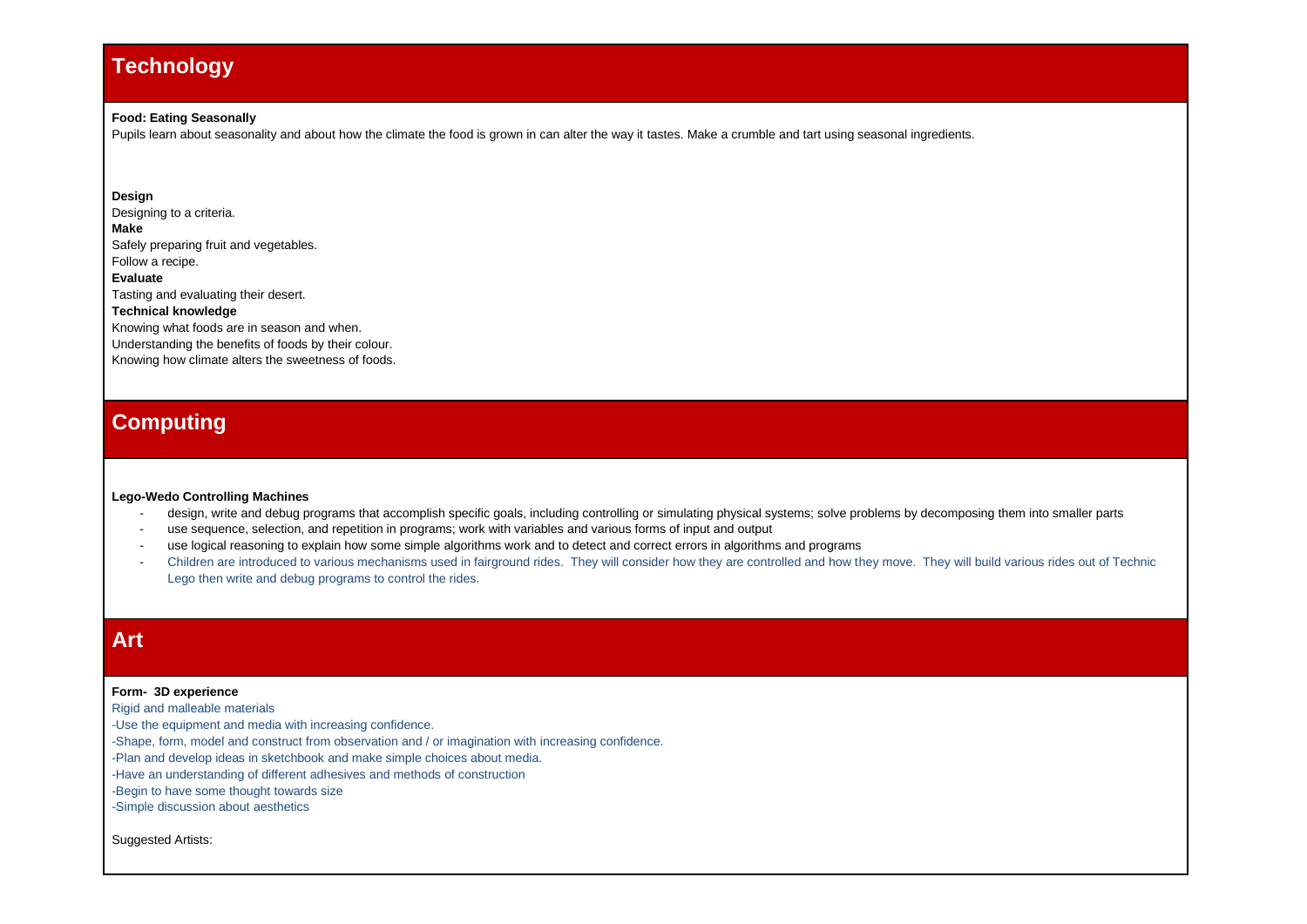William Heatherwick – How can a strip of folded paper lead to the design of a functional object. Anthony Gormaly- Sculputures

### **PE**

#### **Gymnastics**

Perform with control and confidence a range of basic actions Develop a broader range of new actions Work individually to improve a sequence

Identify similarities and differences in sequences Develop body management over a range of floor exercises Attempt to bring explosive moves into floor work through jumps and leaps Show increasing flexibility in shapes and balances

#### **Net Wall Games-**

Focus net wall and court games Play in competitive games developing simple tactics Master basic movements including hitting, returning, moving to return Work collaboratively to use basic tactics To identify and describe some rules of net, wall and court games. To serve to begin a game To explore forehand hitting

### **Music**

#### **Ukulele**

- parts of ukulele
- notation of strings
- open string strumming/plucking
- C chord

#### **Listening focus:**

Listen with attention to detail:

- to a variety of ukulele performers using a wide range of styles
- classical music from the 'Ten Pieces' collection( link with art work)

#### **Singing and Performance**

Singing a variety of songs, some topic linked.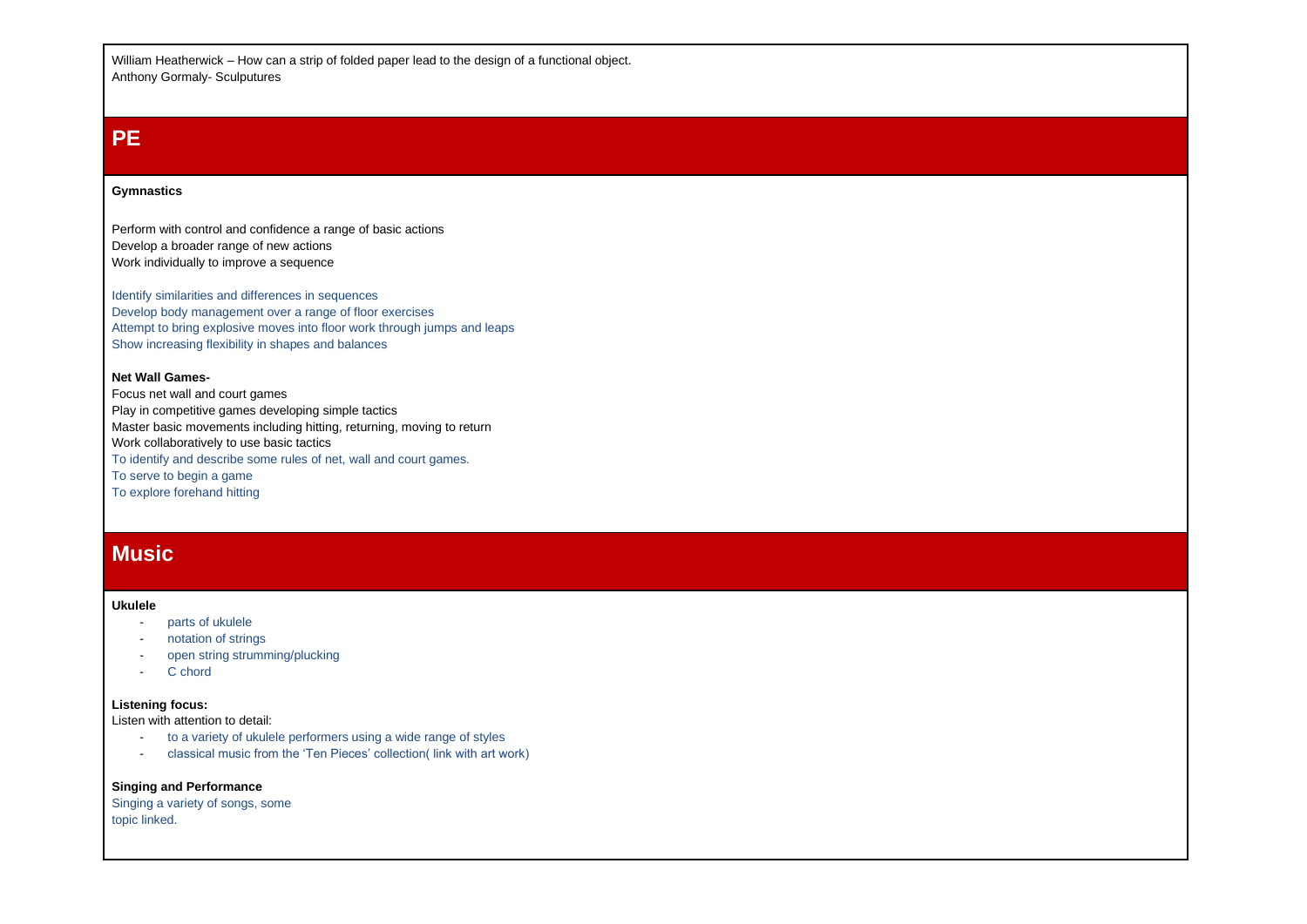### **RE**

#### **Belief**

**Authority**

### **Expressions of Belief**

#### **Impact of Belief.**

**What do Christians remember on Palm Sunday?**

#### **Belief:**

- Jesus as the Son of God the significance of the incarnation, ministry, death and resurrection, showing the special nature of Jesus and what this means for Christians today [Incarnation and Salvation].
- The nature of God as Creator, Just, Ruler, Loving, Holy, Powerful, God who provides and forgives.

#### **Authority:**

- The Bible as the sacred book, the 'Big Picture' story of the Bible in showing God's relationship with humanity: Creation and Fall, Incarnation, Salvation; its importance and impact for Christians today.
- The significance of Jesus as the Son of God in Christian belief shown through key events in his life: birth, baptism, temptation, ministry, entry into Jerusalem, arrest, trial, crucifixion, resurrection.

#### **Expressions of Belief:**

● The significance of rituals/objects/symbols associated with Christian worship, Christmas (including Advent and Epiphany), Easter (including Lent, Holy Week), Pentecost.

#### **Impact of Belief:**

- How belief in God will affect Christians e.g. their belief in life after death, going to church, praying.
- Introduction to how Christian values will affect views on moral issues e.g. the environment, care for others.

### **French**

#### **Unit 2 – Je me présente'**

Days of the week -Written descriptions of the weather -Asking and answering questions Alphabet

### **PSHCE**

#### **Healthy Me**

- Being fit and healthy
- Being fit and healthy
- What do I know about drugs
- Being safe
- Being safe at home
- My amazing body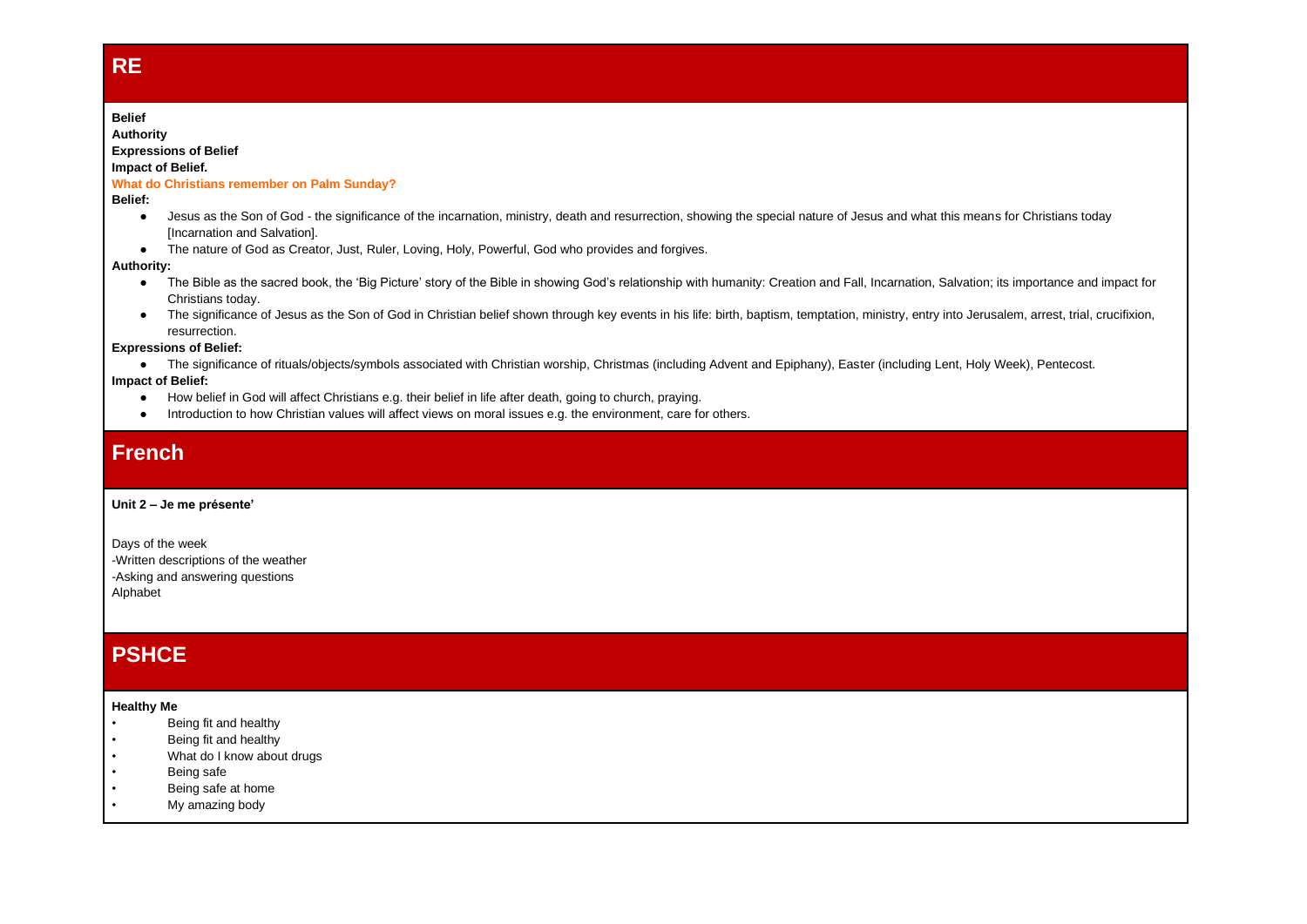### **Year 3 Summer 1**

### **History**

### How do artefacts help us to understand the lives of the people in the Iron Age?

How can we recognise Iron Age hill forts today?

- Understand that Celts lived during the Iron Age, from about 600 BC to 43 AD the time when iron was discovered and used.
- Identify and describe the common features of the archaeological remains of Iron Age hill forts found around Britain today

What might hill forts have looked like when they were first built?

- Identify characteristics of Celtic way of life in an Iron Age Hill Fort community tribal kingdoms, farming, art and culture etc.
- Suggest how an Iron Age hill fort might have appeared when first constructed, giving reasons to justify the choice of features which have been included
- Compare and contrast their reconstruction with that which professional archaeologists have produced based on available evidence
- Describe the main features of an Iron Age roundhouse and identify and suggest reasons for the purpose of artefacts found within them
- Identify characteristics of Celtic way of life in an Iron Age Hill Fort community tribal kingdoms, farming, art and culture etc.

How do we know that life wasn't always very peaceful in the Iron Age?

● Interpret a range of evidence to generate reasons, and then explain, why Iron Age Britain was often a violent time

What were staters and how did Iron Age people use them?

● Recognise and describe the importance of Iron Age staters and understand through explanation how archaeologists suggest they were used by people over 2,000 years ago

Why have so many wonderful Iron Age artefacts been found underwater?

Recognise a range of reasons for a magnificent Iron Age shield being in the River Witham and synthesise these reasons into an explanation

### **Geography**

**No Geography Unit**

### **Science**

**Animals including humans**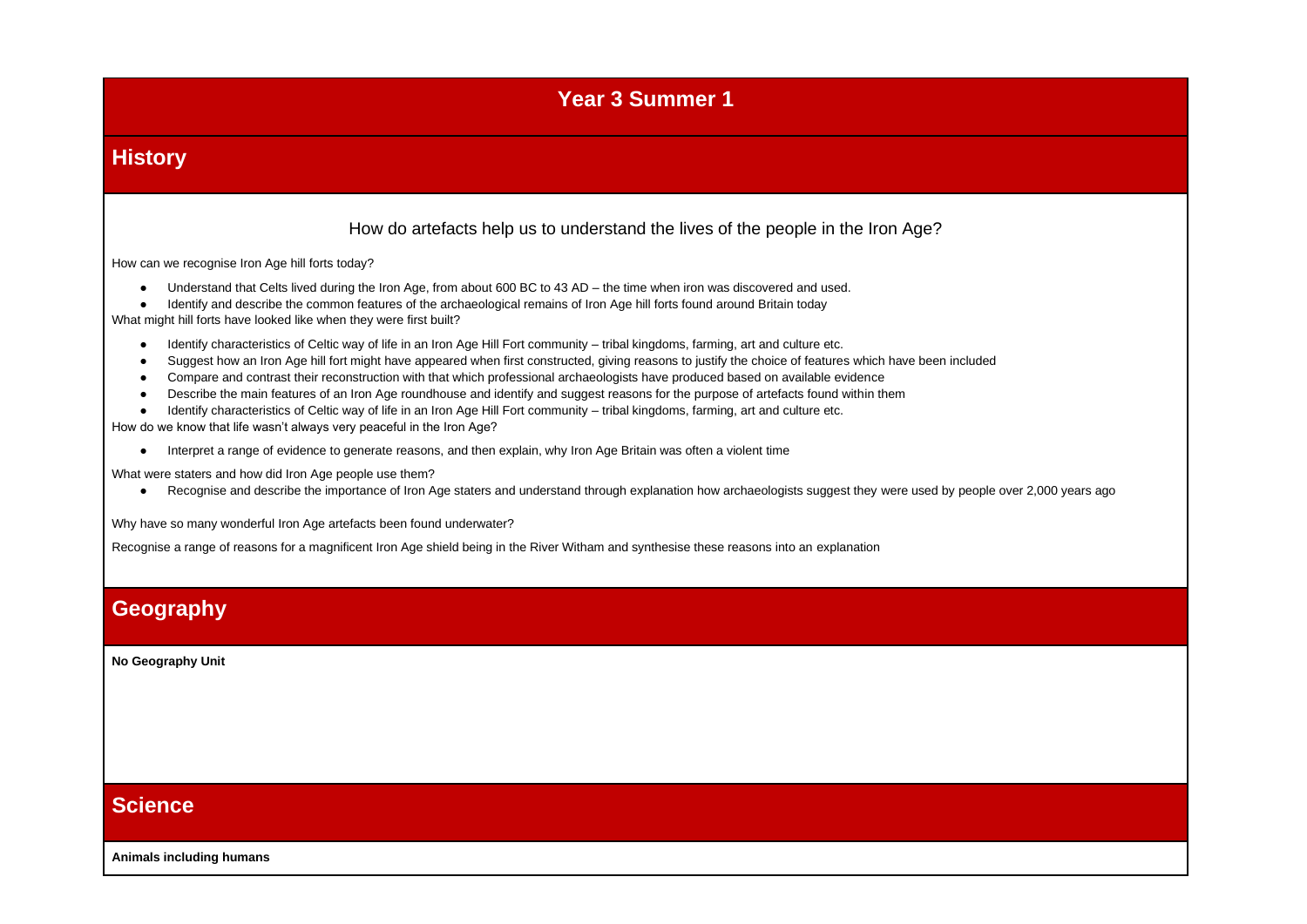- Identify that animals, including humans, need the right types and amount of nutrition, and that they cannot make their own food; they get nutrition from what they eat
- identify that humans and some other animals have skeletons and muscles for support, protection and movement.
- Prior knowledge practical assessment.
- Identify key bones.
- Importance of a skeleton and muscle linked to their functions.
- Report on findings from enquiries.
- Use evidence to answer questions.

### **Technology**

#### **Textiles: Cushions**

Pupils learn to sew, cross stitch and applique and then apply this to the design and the creation of a cushion.

**Design** Designing for a purpose. **Make** Sewing, cross stitch and using applique. **Evaluate** Compare to designs. **Technical knowledge** Construction of cushions. Understanding that fabrics can be layered for effect. Knowing different stitch types.

### **Computing**

**Communication and collaboration-**

- understand computer networks including the internet; how they can provide multiple services, such as the world-wide web; and the opportunities they offer for communication and collaboration
- use search technologies effectively, appreciate how results are selected and ranked, and be discerning in evaluating digital content
- use technology safely, respectfully and responsibly; know a range of ways to report concerns and inappropriate behaviour
- select, use and combine a variety of software (including internet services) on a range of digital devices to accomplish given goals, including collecting, analysing, evaluating and presenting data and information.

Understand and apply knowledge to Google docs

### **Art**

**Pattern**

- painted, printed, rubbed, imprinted, embossed, etc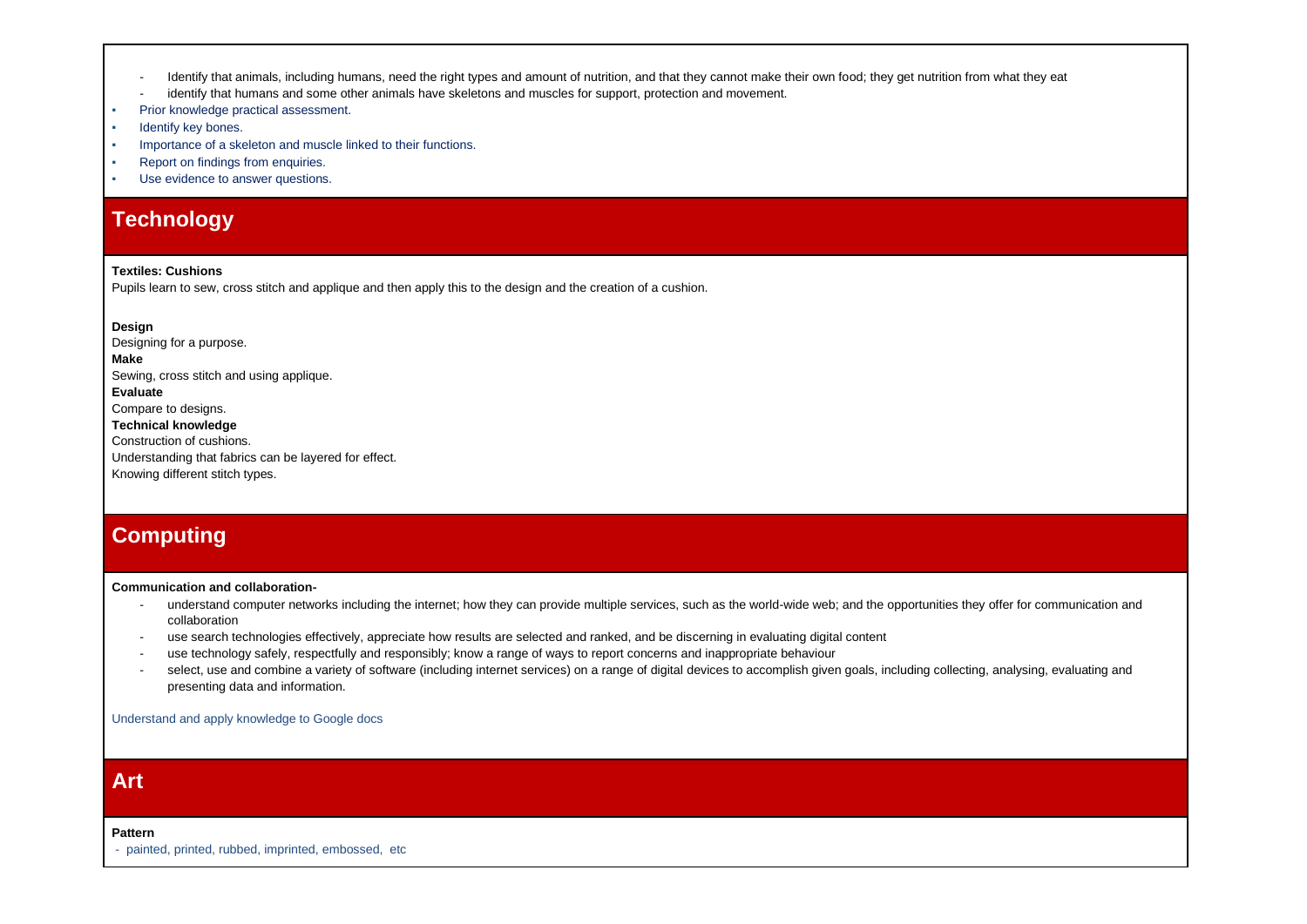-Search for pattern around us in world, pictures, objects.

-Use the environment and other sources to make own patterns.

-Use sketchbooks to design own motif to repeat.

-Creating individual and large scale group works

### **PE**

#### **Dance-**

Develop and perform simple routines Perform to an audience Building stylistic qualities of Barn Dance through repetition and applying movement to own bodies Building basic creative choreography skills in travelling, dynamics and partner work in the specific style of Barn Dance.

#### **Striking and Fielding games- Cricket**

Play in competitive games developing simple tactics. Master basic movements including running, throwing, catching and striking Work collaboratively to use basic tactics for batting and fielding

To be able to adhere to some of the basic rules of cricket

To develop a range of skills to use in isolation and a competitive context

To use basic skills with more consistency including striking a bowled

Cricket festival

### **Music**

#### **Ukulele**

- parts of ukulele
- notation of strings
- open string strumming/plucking
- C chord

#### **Listening focus:**

Listen with attention to detail:

- to a variety of ukulele performers using a wide range of styles
- classical music from the 'Ten Pieces' collection( link with art work)

#### **Singing and Performance**

Singing a variety of songs, some topic linked.

**Belief Authority**

**RE**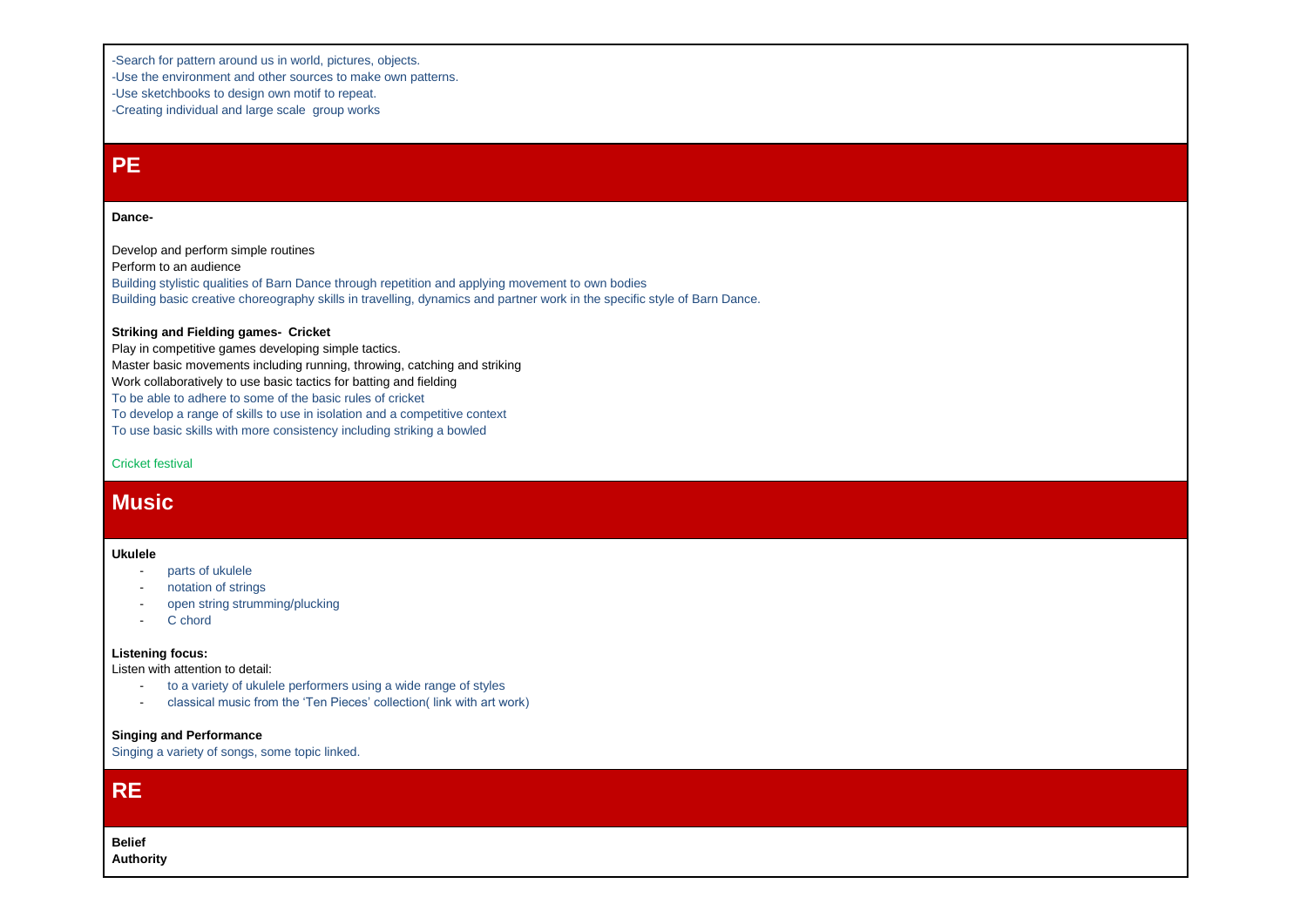### **Expressions of Belief**

**Impact of Belief.**

**What do Hindus believe?( continued into Summer 2).**

#### **Belief:**

- The nature of God as expressed in murtis (images), pictures, symbols, Aum.
- Introduction to belief in atman, karma, ahimsa, reincarnation.

#### **Authority:**

● Traditional Hindu stories with a moral and their significance for Hindus e.g. the story of Rama and Sita in the Ramayana (good wins over evil, the value of loyalty, sacrifice and love).

#### **Expressions of Belief:**

- How beliefs and feelings are expressed through the communal celebrations of Divali, Holi.
- The role of pilgrimage, how beliefs are expressed through visits to sacred sites e.g. Varanasi on the River Ganges.

#### **Impact of Belief:**

- How belief in karma has impact on behaviour and actions e.g. Seva (service for others).
- How belief in ahimsa has an impact on behaviour and actions e.g. non-violence, vegetarianism/food laws.

### **French**

#### **Unit 3 - Ma Famille**

Numbers 21-30 Describing members of the family Reading and writing a letter about my family Asking and answering questions

### **PSHCE**

#### **Relationships**

- Family roles and responsibilities
- **Friendship**
- Keeping myself safe
- Being a global citizen 1
- Celebrating my web of relationships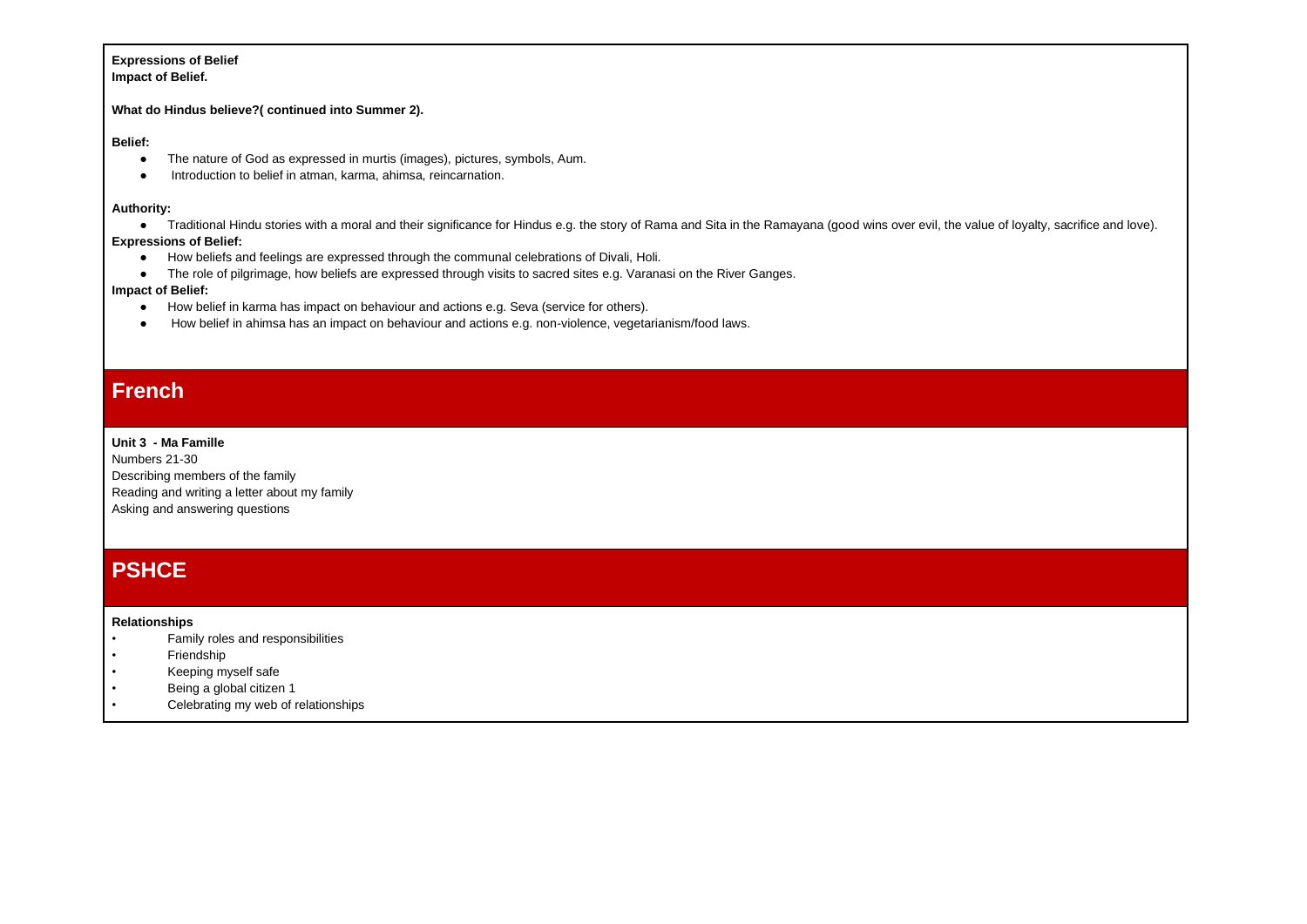### **Year 3 Summer 2**

### **History**

No History Unit

### **Geography**

Why do so many people live in megacities?

What are megacities and where are they located?

- Observe and describe the key features of cities and suggest reasons for why people live in cities of such high density
- Describe and begin to explain the distribution of megacities across the continents of the world

Why did Baghdad become the first city in the world with one million people?

● Explain some of the reasons why Baghdad was the first city in the world with a million inhabitants

Why is Milton Keynes the United Kingdom's fastest-growing city?

- Identify and locate the top 10 cities in the United Kingdom with the largest populations and compare and contrast these with the top 10 fastest-growing cities in the country
- Understand the main reasons why the population of any city can increase and explain why Milton Keynes in particular is the fastest-growing city in the United Kingdom

: How do the advantages of living in cities compare with the disadvantages?

● Compare and contrast the benefits and disadvantages of city life and reach a judgement as to which is most significant

### **Science**

#### **Wow Science**

This unit allows the children an opportunity to develop and apply their scientific skills and build on prior knowledge. The children are to devise their own Science investigation 'WOW' Science.

- Make accurate measurements.
- Repeat measurements when required.
- Select equipment to address a question.
- Identify patterns in observations and use these to draw conclusions.
- Identify patterns in results in different formats (e.g. bar and line graphs)
- Explain differences in repeated measurements.
- Use scientific evidence to draw conclusions.
- Find patterns in results.
- Draw conclusions from data shown in a line graph.
- Evaluate the methods used throughout the previous science investigations.
- Draw conclusions from all the scientific evidence.

### **Technology**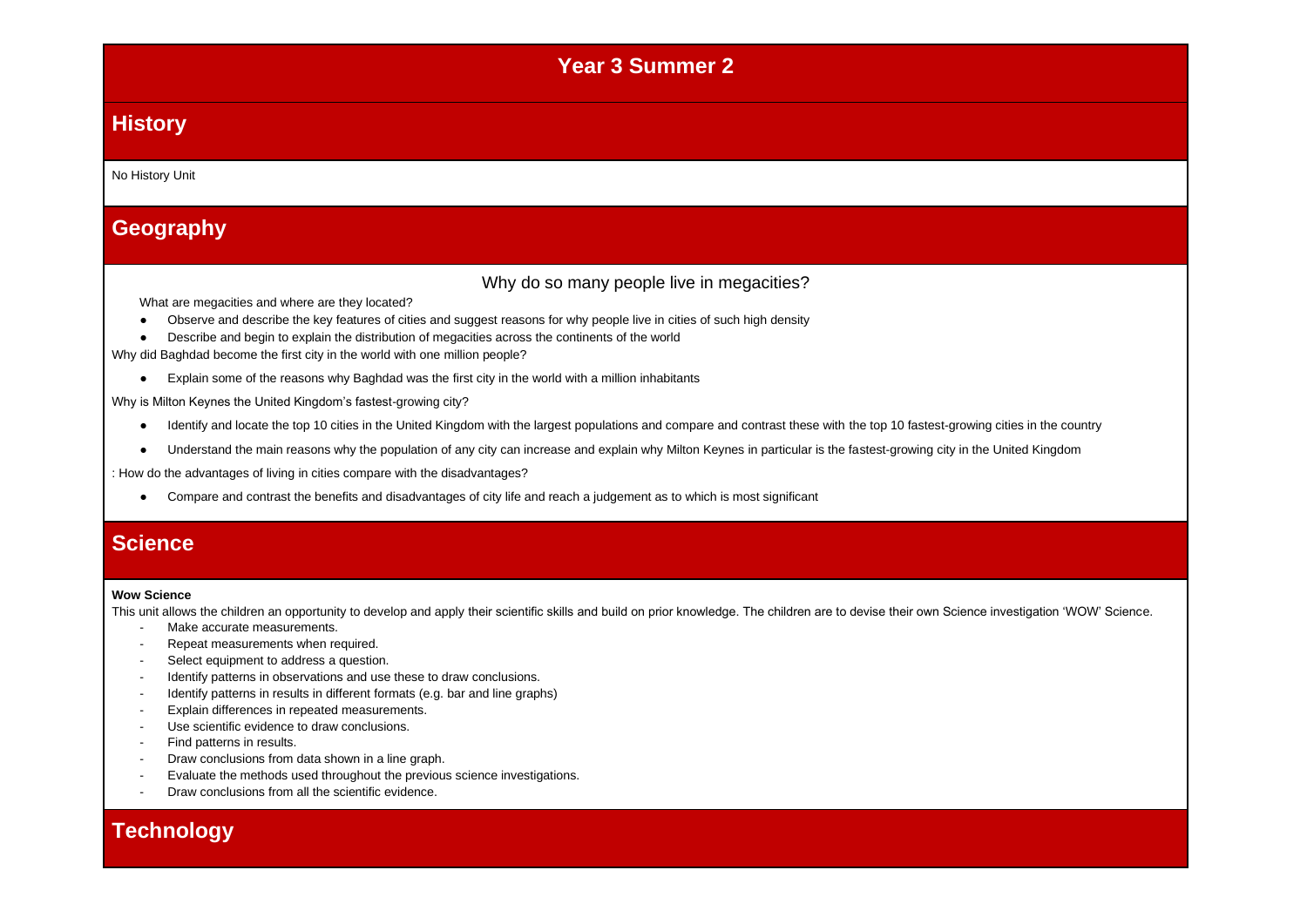#### **Electrical Systems: Static Electricity**

Pupils are introduced to static electricity and observe the effects of it on different objects before designing and making a simple game which uses static electricity.

**Design** Using design criteria to develop ideas. **Make** Using electrostatic energy to move objects in isolation as well as part of a system. **Evaluate** Evaluate and adapt designs. **Technical knowledge** Understanding what static electricity means and how to generate it. Knowing what a target audience is.

### **Computing**

#### Building Retro Games (Pac-Man – Scratch Jnr)

● design, write and debug programs that accomplish specific goals, including controlling or simulating physical systems; solve problems by decomposing them into smaller parts

● use sequence, selection, and repetition in programs; work with variables and various forms of input and output

● use logical reasoning to explain how some simple algorithms work and to detect and correct errors in algorithms and programs

*A unit to extend understanding of Scratch Junior*

### **Art**

Learning about great artists, architects and designers in history.

· Creating individual and large scale group works .Create a portfolio of a famous artist or architects

**PE**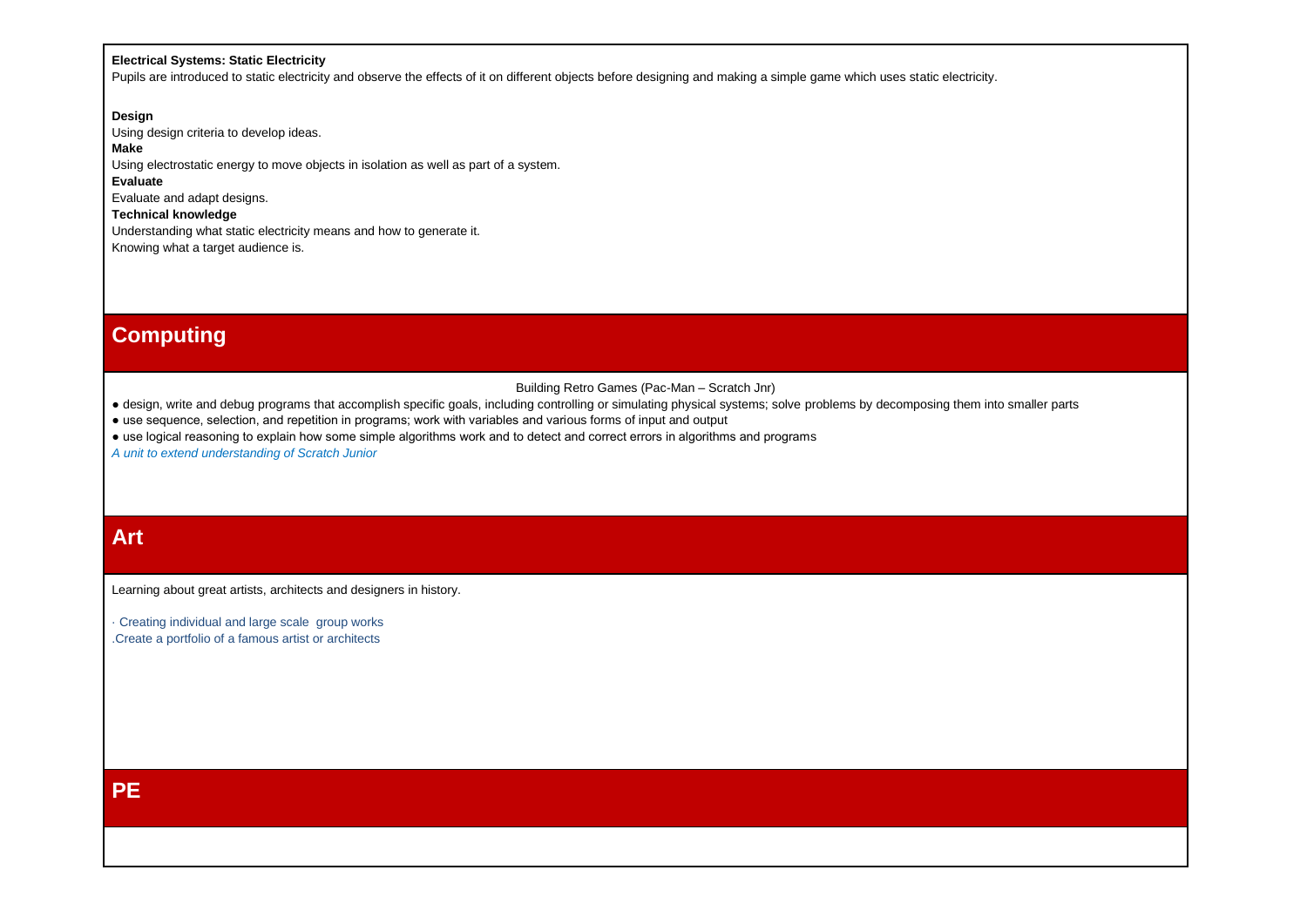#### **Striking and Fielding games-**

Rounders focus

Play in competitive games developing simple tactics Master basic movements including running, throwing, catching and striking Work collaboratively to use basic tactics for batting and fielding. To be able to play simple rounders games

To apply some rules to games

To develop and use simple rounders skills

#### **Athletics-**

Compete against self and others developing simple technique Master basic movements including running, throwing and jumping Work collaboratively and individually to help improve self and others

Control movements and body actions in response to specific instructions Demonstrate agility and speed Jump for height and distance with control and balance Throw with speed and power and apply appropriate force

### **Music**

#### **Learning to sing, play, improvise and compose using:**

- Ukulele consolidate playing
- Listen and appraise variety of classical pieces.
- Children will continue to learn a variety of songs taken from: 'The Singing Strategy'
	- Children will learn and perform a variety of songs linked to their topic work on WW2

#### **Mozart**

Read the story about the magic flute and listen to the operatic songs.

### **RE**

**Belief Authority Expressions of Belief**